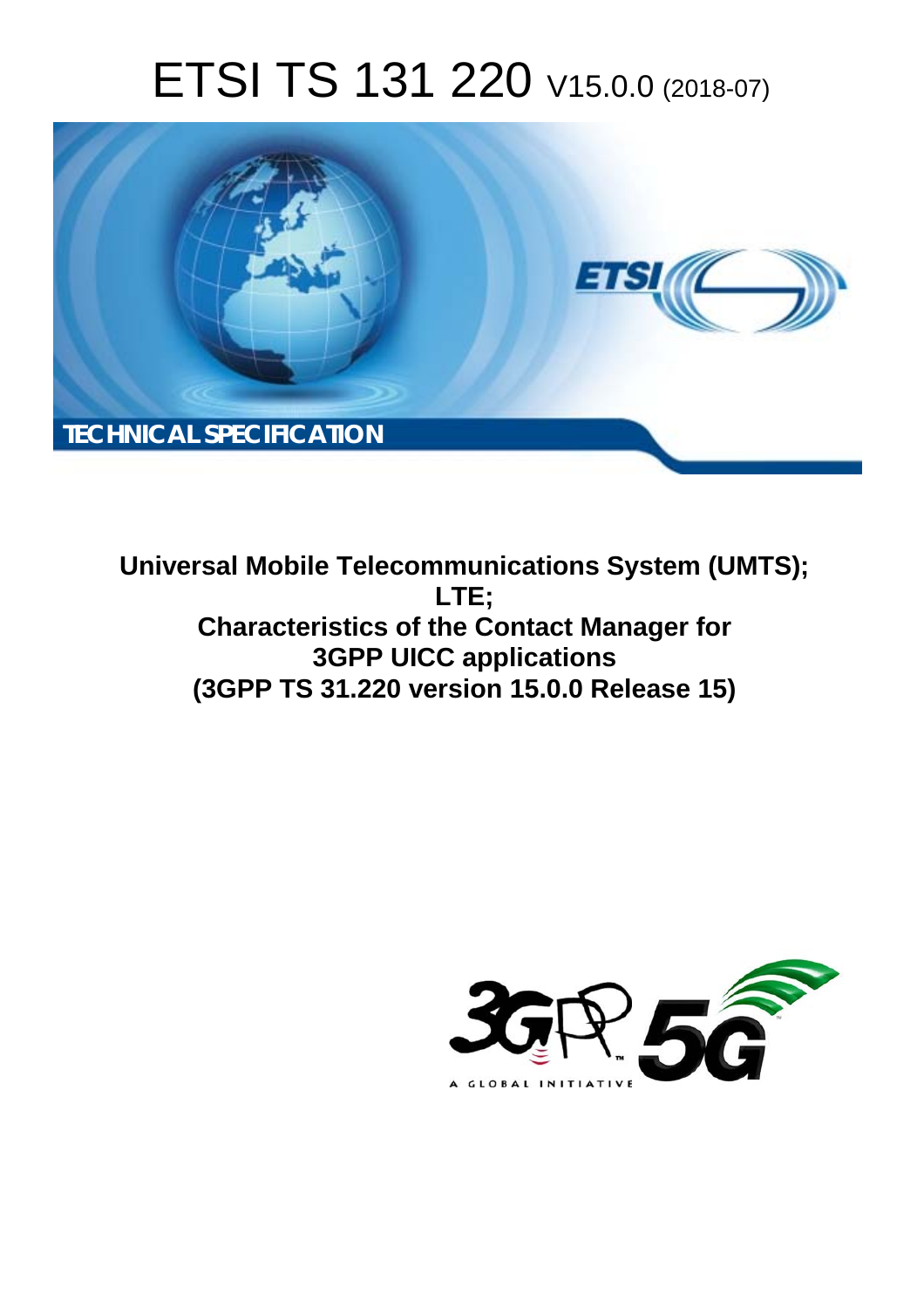Reference RTS/TSGC-0631220vf00

> Keywords LTE,UMTS

#### *ETSI*

#### 650 Route des Lucioles F-06921 Sophia Antipolis Cedex - FRANCE

Tel.: +33 4 92 94 42 00 Fax: +33 4 93 65 47 16

Siret N° 348 623 562 00017 - NAF 742 C Association à but non lucratif enregistrée à la Sous-Préfecture de Grasse (06) N° 7803/88

#### *Important notice*

The present document can be downloaded from: <http://www.etsi.org/standards-search>

The present document may be made available in electronic versions and/or in print. The content of any electronic and/or print versions of the present document shall not be modified without the prior written authorization of ETSI. In case of any existing or perceived difference in contents between such versions and/or in print, the only prevailing document is the print of the Portable Document Format (PDF) version kept on a specific network drive within ETSI Secretariat.

Users of the present document should be aware that the document may be subject to revision or change of status. Information on the current status of this and other ETSI documents is available at <https://portal.etsi.org/TB/ETSIDeliverableStatus.aspx>

If you find errors in the present document, please send your comment to one of the following services: <https://portal.etsi.org/People/CommiteeSupportStaff.aspx>

#### *Copyright Notification*

No part may be reproduced or utilized in any form or by any means, electronic or mechanical, including photocopying and microfilm except as authorized by written permission of ETSI. The content of the PDF version shall not be modified without the written authorization of ETSI. The copyright and the foregoing restriction extend to reproduction in all media.

> © ETSI 2018. All rights reserved.

**DECT**TM, **PLUGTESTS**TM, **UMTS**TM and the ETSI logo are trademarks of ETSI registered for the benefit of its Members. **3GPP**TM and **LTE**TM are trademarks of ETSI registered for the benefit of its Members and of the 3GPP Organizational Partners. **oneM2M** logo is protected for the benefit of its Members.

**GSM**® and the GSM logo are trademarks registered and owned by the GSM Association.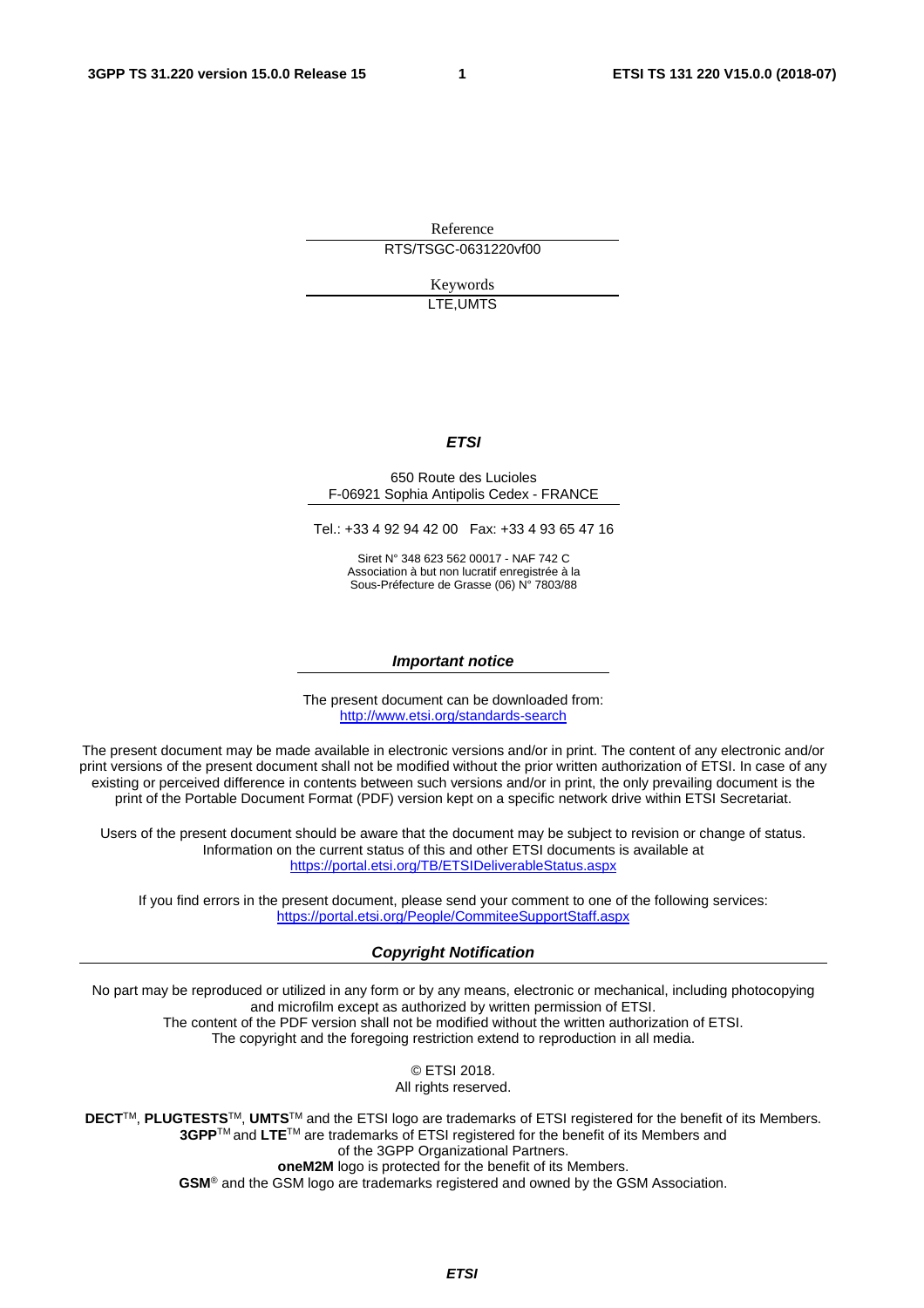### Intellectual Property Rights

#### Essential patents

IPRs essential or potentially essential to normative deliverables may have been declared to ETSI. The information pertaining to these essential IPRs, if any, is publicly available for **ETSI members and non-members**, and can be found in ETSI SR 000 314: *"Intellectual Property Rights (IPRs); Essential, or potentially Essential, IPRs notified to ETSI in respect of ETSI standards"*, which is available from the ETSI Secretariat. Latest updates are available on the ETSI Web server ([https://ipr.etsi.org/\)](https://ipr.etsi.org/).

Pursuant to the ETSI IPR Policy, no investigation, including IPR searches, has been carried out by ETSI. No guarantee can be given as to the existence of other IPRs not referenced in ETSI SR 000 314 (or the updates on the ETSI Web server) which are, or may be, or may become, essential to the present document.

#### **Trademarks**

The present document may include trademarks and/or tradenames which are asserted and/or registered by their owners. ETSI claims no ownership of these except for any which are indicated as being the property of ETSI, and conveys no right to use or reproduce any trademark and/or tradename. Mention of those trademarks in the present document does not constitute an endorsement by ETSI of products, services or organizations associated with those trademarks.

### Foreword

This Technical Specification (TS) has been produced by ETSI 3rd Generation Partnership Project (3GPP).

The present document may refer to technical specifications or reports using their 3GPP identities, UMTS identities or GSM identities. These should be interpreted as being references to the corresponding ETSI deliverables.

The cross reference between GSM, UMTS, 3GPP and ETSI identities can be found under [http://webapp.etsi.org/key/queryform.asp.](http://webapp.etsi.org/key/queryform.asp)

### Modal verbs terminology

In the present document "**shall**", "**shall not**", "**should**", "**should not**", "**may**", "**need not**", "**will**", "**will not**", "**can**" and "**cannot**" are to be interpreted as described in clause 3.2 of the [ETSI Drafting Rules](https://portal.etsi.org/Services/editHelp!/Howtostart/ETSIDraftingRules.aspx) (Verbal forms for the expression of provisions).

"**must**" and "**must not**" are **NOT** allowed in ETSI deliverables except when used in direct citation.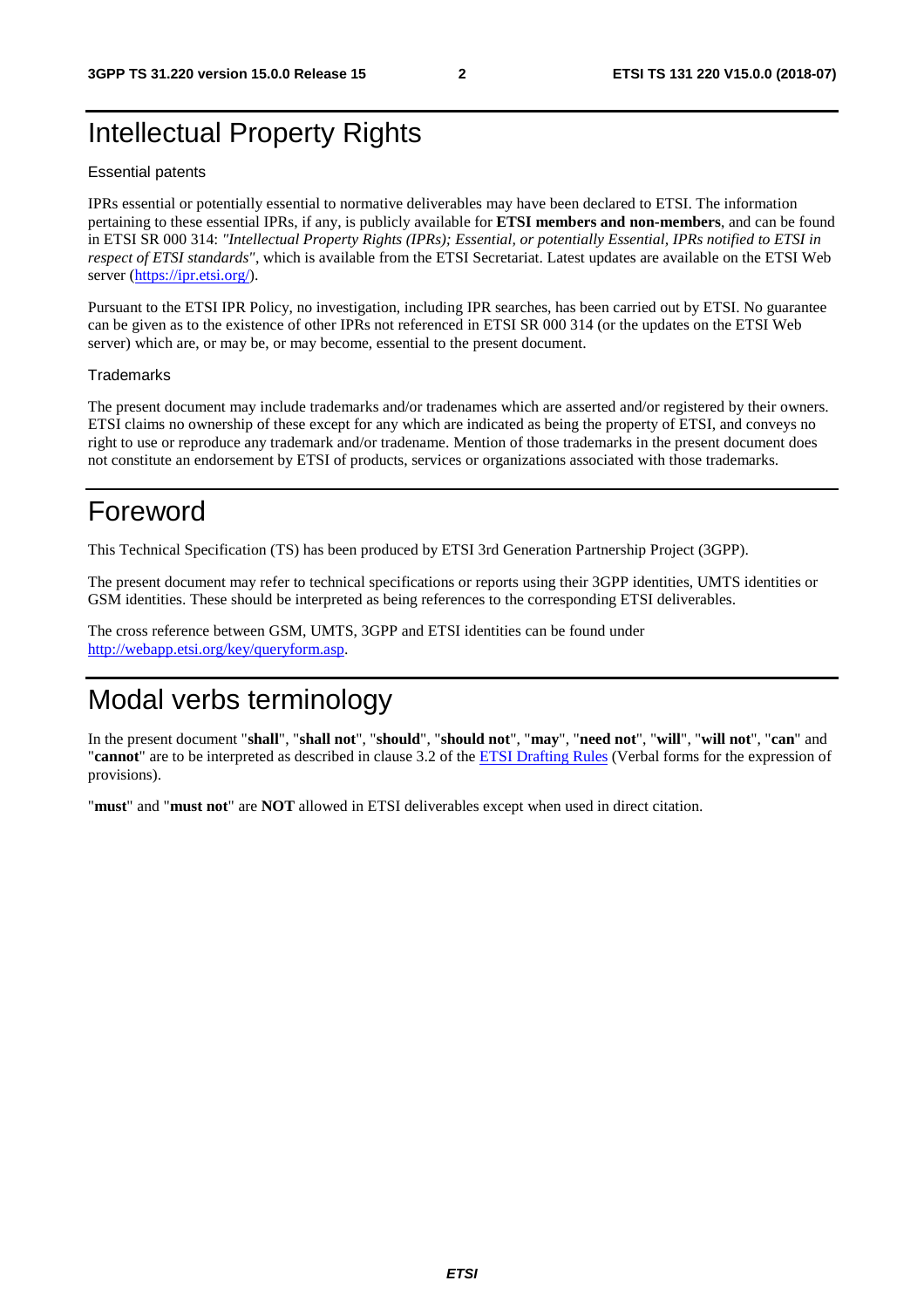# Contents

| 1          |                                                                                              |  |  |  |  |
|------------|----------------------------------------------------------------------------------------------|--|--|--|--|
| 2          |                                                                                              |  |  |  |  |
| 3          |                                                                                              |  |  |  |  |
| 3.1        |                                                                                              |  |  |  |  |
| 3.2<br>3.3 |                                                                                              |  |  |  |  |
|            |                                                                                              |  |  |  |  |
| 4          |                                                                                              |  |  |  |  |
| 4.1<br>4.2 |                                                                                              |  |  |  |  |
| 4.2.1      |                                                                                              |  |  |  |  |
| 4.2.2      |                                                                                              |  |  |  |  |
| 4.2.3      |                                                                                              |  |  |  |  |
| 4.2.4      |                                                                                              |  |  |  |  |
| 4.3        |                                                                                              |  |  |  |  |
| 4.4<br>4.5 |                                                                                              |  |  |  |  |
| 4.5.1      |                                                                                              |  |  |  |  |
| 4.5.2      |                                                                                              |  |  |  |  |
| 4.5.3      |                                                                                              |  |  |  |  |
| 4.6        |                                                                                              |  |  |  |  |
| 4.7        |                                                                                              |  |  |  |  |
| 4.8        |                                                                                              |  |  |  |  |
|            | <b>Annex A (normative):</b>                                                                  |  |  |  |  |
| A.1        |                                                                                              |  |  |  |  |
| A.2        |                                                                                              |  |  |  |  |
|            | <b>Annex B</b> (normative):                                                                  |  |  |  |  |
| B.1        |                                                                                              |  |  |  |  |
| B.2        |                                                                                              |  |  |  |  |
|            |                                                                                              |  |  |  |  |
|            | <b>Annex C</b> (normative):                                                                  |  |  |  |  |
| C.1        |                                                                                              |  |  |  |  |
| C.2        |                                                                                              |  |  |  |  |
|            | <b>Annex D</b> (normative):                                                                  |  |  |  |  |
| D.1        |                                                                                              |  |  |  |  |
| D.2        |                                                                                              |  |  |  |  |
|            | Mapping of OMA DS functionalities and the Contact Manager16<br><b>Annex E</b> (informative): |  |  |  |  |
|            |                                                                                              |  |  |  |  |
|            | <b>Annex F</b> (informative):                                                                |  |  |  |  |
| F.1        |                                                                                              |  |  |  |  |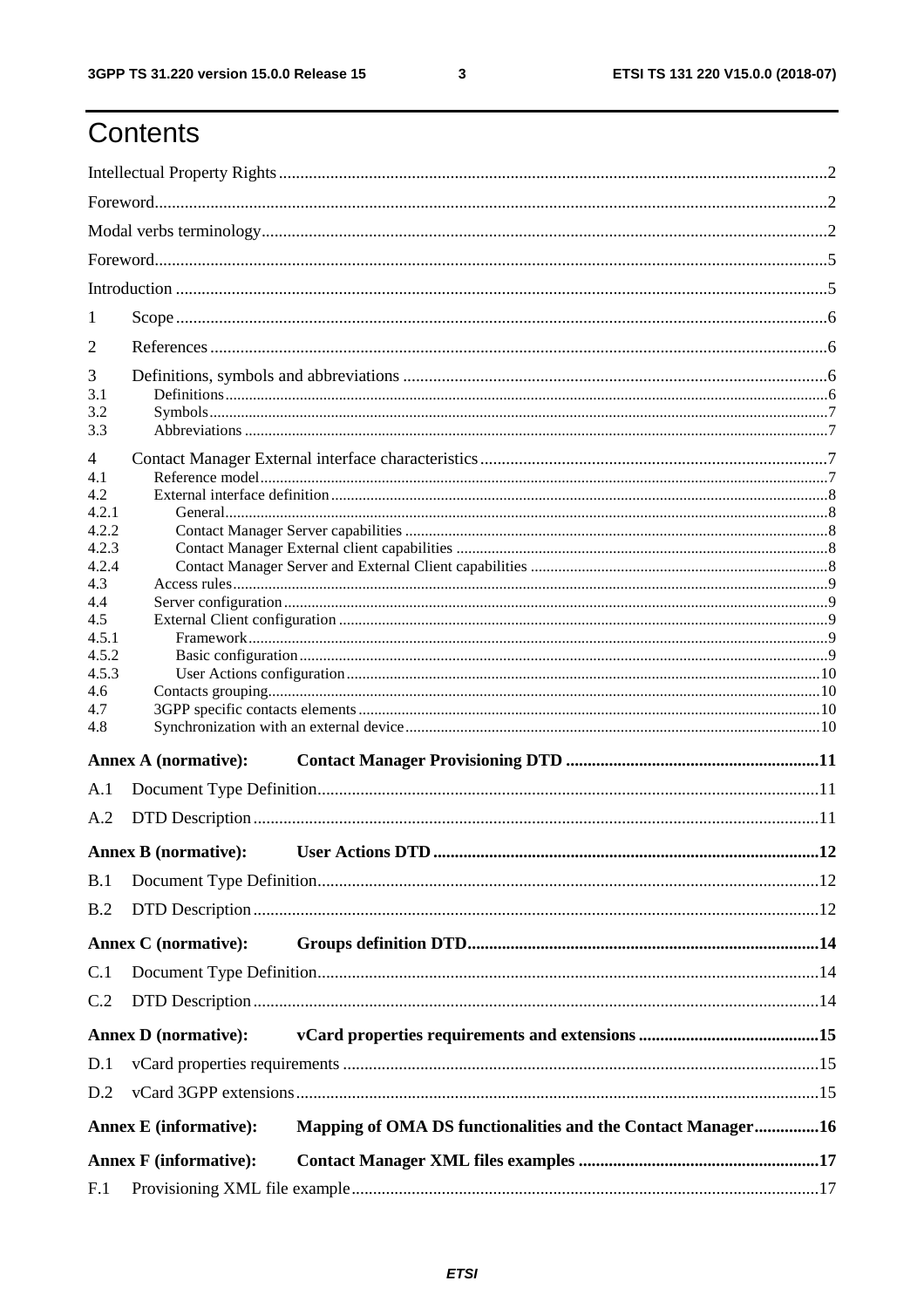$\overline{\mathbf{4}}$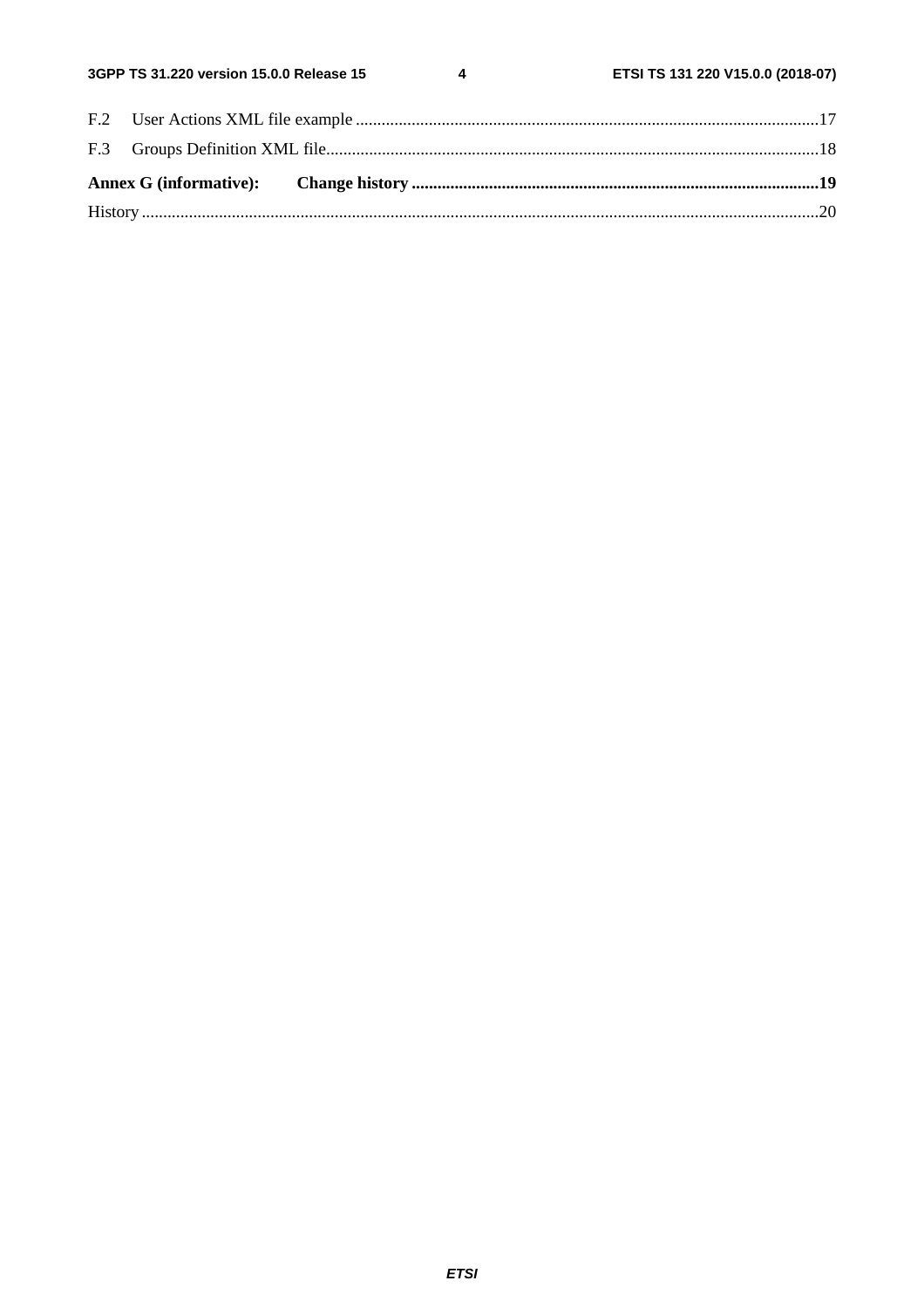### Foreword

This Technical Specification has been produced by the 3rd Generation Partnership Project (3GPP).

The contents of the present document are subject to continuing work within the TSG and may change following formal TSG approval. Should the TSG modify the contents of the present document, it will be re-released by the TSG with an identifying change of release date and an increase in version number as follows:

Version x.y.z

where:

- x the first digit:
	- 1 presented to TSG for information;
	- 2 presented to TSG for approval;
	- 3 or greater indicates TSG approved document under change control.
- Y the second digit is incremented for all changes of substance, i.e. technical enhancements, corrections, updates, etc.
- z the third digit is incremented when editorial only changes have been incorporated in the document.

### Introduction

The present document defines the external interface characteristics of the Contact Manager for 3GPP UICC applications (e.g. USIM [3] and ISIM [4]). The Contact Manager provides an interface for the management of contact information including rich content without any structural limitations.

The Contact Manager Server application resides on the UICC, an IC card specified in TS 31.101 [2]. TS 31.101 [2] specifies the application independent properties of the UICC/terminal interface such as the physical characteristics.

The external interface between the Contact Manager Server application on the UICC and the Contact Manager Client application on the ME enables the synchronization of the contact information, contacts grouping, configuration of contact structure, configuration of the triggering mechanism, and configuration of user actions which may be performed using contact information.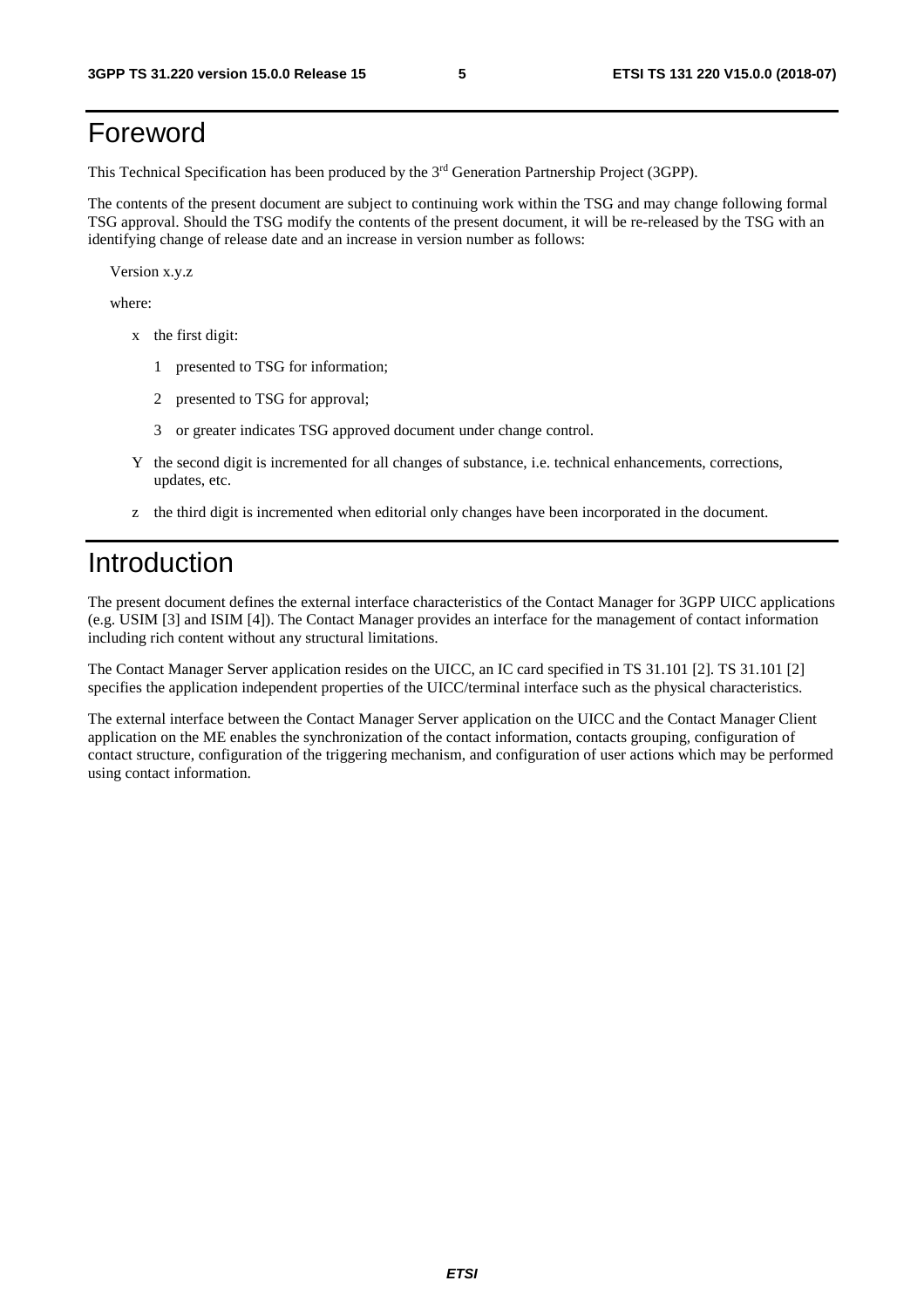### 1 Scope

The present document defines the Contact Manager for 3GPP UICC applications based on OMA DS [7].

The present document specifies the external interface between the Contact Manager Server in the UICC and the Contact Manager External Client in the ME;

Any internal technical realization of either the Contact Manager Server or clients is only specified where these are reflected over the interfaces.

### 2 References

The following documents contain provisions which, through reference in this text, constitute provisions of the present document.

- References are either specific (identified by date of publication, edition number, version number, etc.) or non-specific.
- For a specific reference, subsequent revisions do not apply.
- For a non-specific reference, the latest version applies. In the case of a reference to a 3GPP document (including a GSM document), a non-specific reference implicitly refers to the latest version of that document *in the same Release as the present document*.
- [1] 3GPP TR 21.905: "Vocabulary for 3GPP Specifications".
- [2] 3GPP TS 31.101: "UICC-Terminal Interface, Physical and Logical Characteristics".
- [3] 3GPP TS 31.102: "Characteristics of the Universal Subscriber Identity Module (USIM) application".
- [4] 3GPP TS 31.103: "Characteristics of the IP Multimedia Services Identity Module (ISIM) application".
- [5] 3GPP TS 31.111: "USIM Application Toolkit (USAT)".
- [6] OMA SCWS: "OMA TS Smartcard Web Server v1\_0-20070209-C", [www.openmobilealliance.org](http://www.openmobilealliance.org/)
- [7] OMA DS: "OMA TS DS Protocol V1.2", [www.openmobilealliance.org](http://www.openmobilealliance.org/)
- [8] OMA vObject Profile: "OMA TS vObject OMA Profile V1.0", [www.openmobilealliance.org](http://www.openmobilealliance.org/)
- [9] ETSI TS TS 102 483 V8.1.0: "UICC-Terminal interface; Internet Protocol connectivity between UICC and Terminal"
- [10] OMA DS Folder: "Folder data object specification v1.2", [www.openmobilealliance.org](http://www.openmobilealliance.org/)
- [11] OMA DS File: "File data object specification v1.2", [www.openmobilealliance.org](http://www.openmobilealliance.org/)
- [12] OMA SAN: "SyncML Server Alerted Notification v1.2", [http://www.openmobilealliance.org](http://www.openmobilealliance.org/)
- [13] IETF RFC 3629: "UTF-8, a transformation format of ISO 10646".
- [14] Void

### 3 Definitions, symbols and abbreviations

### 3.1 Definitions

For the purposes of the present document, the terms and definitions given in TR 21.905 [1] and the following apply. A term defined in the present document takes precedence over the definition of the same term, if any, in TR 21.905 [1].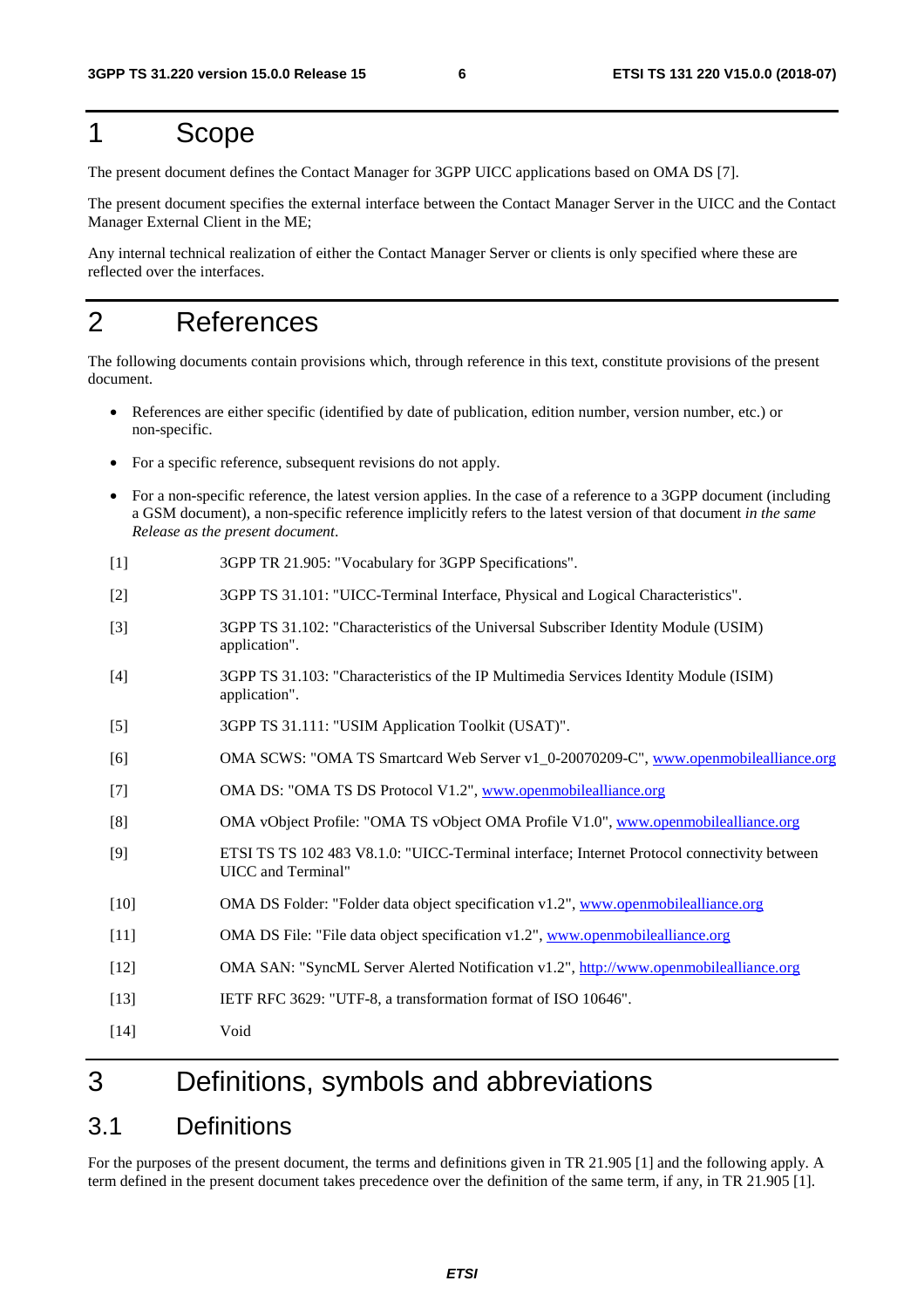**Contact Manager External Client:** The Contact Manager client application that resides on the ME. This client application acts as an OMA DS client.

**Contact Manager Server:** An application residing on the UICC that provides services to the External clients. It acts as an OMA DS server for the Contact Manager External Client.

**Contact Manager External Interface:** the interface between the Contact Manager Server residing on the UICC and the Contact Manager External Client.

### 3.2 Symbols

For the purposes of the present document, the following symbols apply:

|| Concatenation

#### 3.3 Abbreviations

For the purposes of the present document, the abbreviations given in TR 21.905 [1] and the following apply. An abbreviation defined in the present document takes precedence over the definition of the same abbreviation, if any, in TR 21.905 [1].

| DS          | Data Synchronization           |
|-------------|--------------------------------|
| <b>DTD</b>  | Document Type Definition       |
| <b>OMA</b>  | Open Mobile Alliance           |
| <b>PIN</b>  | Personal Identification Number |
| <b>SCWS</b> | <b>Smart Card Web Server</b>   |
| <b>URL</b>  | Universal Resource Location    |
| XML         | eXtensible Markup Language     |

### 4 Contact Manager External interface characteristics

### 4.1 Reference model

The following figure shows the architecture of the interface between the Contact Manager Server and the Contact Manager External Client.

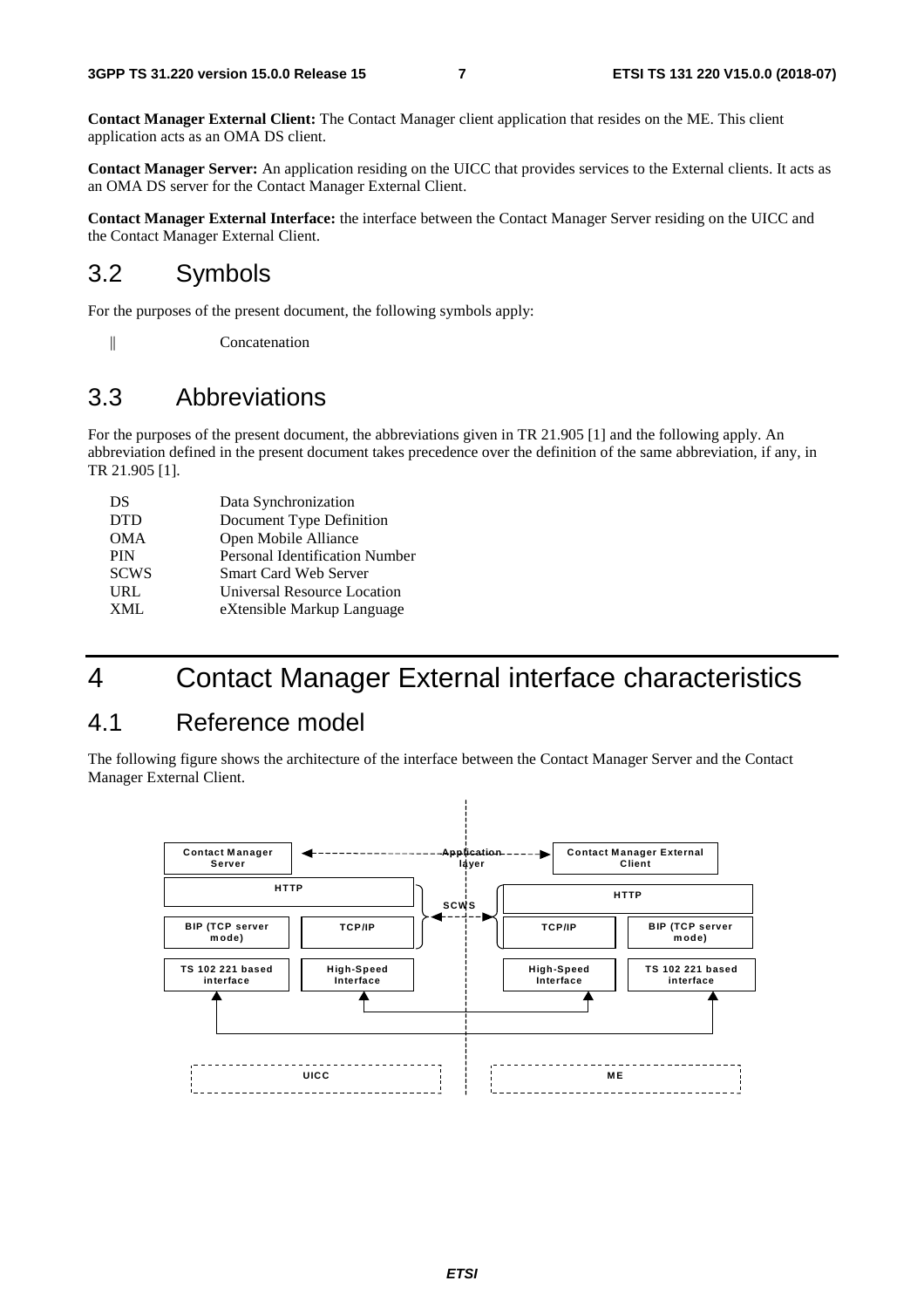#### **Figure 1: External interface reference model**

### 4.2 External interface definition

#### 4.2.1 General

This clause defines the Contact Manager External Interface.

In case both the ME and the 3GPP UICC application support both the 3G Phone Book (i.e. as defined in TS 31.102 [3]) and the Contact Manager, the Contact Manager should be used.

#### 4.2.2 Contact Manager Server capabilities

The Contact Manager Server shall implement the mandatory OMA DS server functionalities defined in OMA DS [7]. The Contact Manager Server shall also support the following functionalities:

- The Contact Manager Server shall support at least two External clients.
- The Contact Manager Server shall use the same contact database account if more than one client is used.

#### 4.2.3 Contact Manager External client capabilities

The Contact Manager External client shall implement the mandatory OMA DS client functionalities defined in OMA DS [7]. The Contact Manager client shall also support the following functionalities:

- The Contact Manager External client shall support an automatic triggering mechanism based on a policy. A default policy may be based either on time or on number of updated contacts. The default policy parameters shall be stored in "Provisioning.xml". If the default policy parameters are present in "Provisioning.xml" they shall be used unless otherwise configured by the user. Otherwise, the triggering mechanism shall be based on ME local policy. The synchronization initiated by this mechanism shall be totally transparent for the end-user (i.e. without any display, popup or progress bar).

#### 4.2.4 Contact Manager Server and External Client capabilities

Both the Contact Manager Server and the Contact Manager External Client shall support the following functionalities:

- The Contact Manager Server and External client shall support the Field Level Filtering functionality as defined in OMA DS [7].
- The Contact Manager Server and External Client shall support and use the Device Memory Management mechanism defined in OMA DS [7]. The Contact Manager Server and External Client shall indicate their dynamic memory capabilities using <FreeMem> and <FreeId> elements as described in OMA DS [7]. The Contact Manager Server and External Client shall indicate their permanent memory capabilities using <DSMem>, <MaxMem> and <MaxID> elements as described in OMA DS [7].
- The Contact Manager Server and External Client shall comply with the vCard2.1 Minimum Interoperability Profile guidelines specified in OMA vObject Profile [8]. The vCard profile shall also comply with the implementation requirements in Annex D.
- The Contact Manager Server and External Client should comply with vCard 3.0. If vCard 3.0 is supported, the Contact Manager Server and External Client shall comply with the vCard2.1 Minimum Interoperability Profile guidelines specified in OMA vObject Profile [8]. The vCard profile shall also comply with the implementation requirements in Annex D.
- The Contact Manager Server and External Client shall specify the <MaxOccur> and <MaxSize> elements in their Device Information for the vCard Properties. The receiving device shall not send more than the specified number of property values/bytes for this property.
- The Contact Manager Server and External Client shall support the HTTP transport binding as defined in OMA DS [7].
- The Contact Manager Server and External Client shall support the Smart Card Web Server as defined in OMA SCWS [6].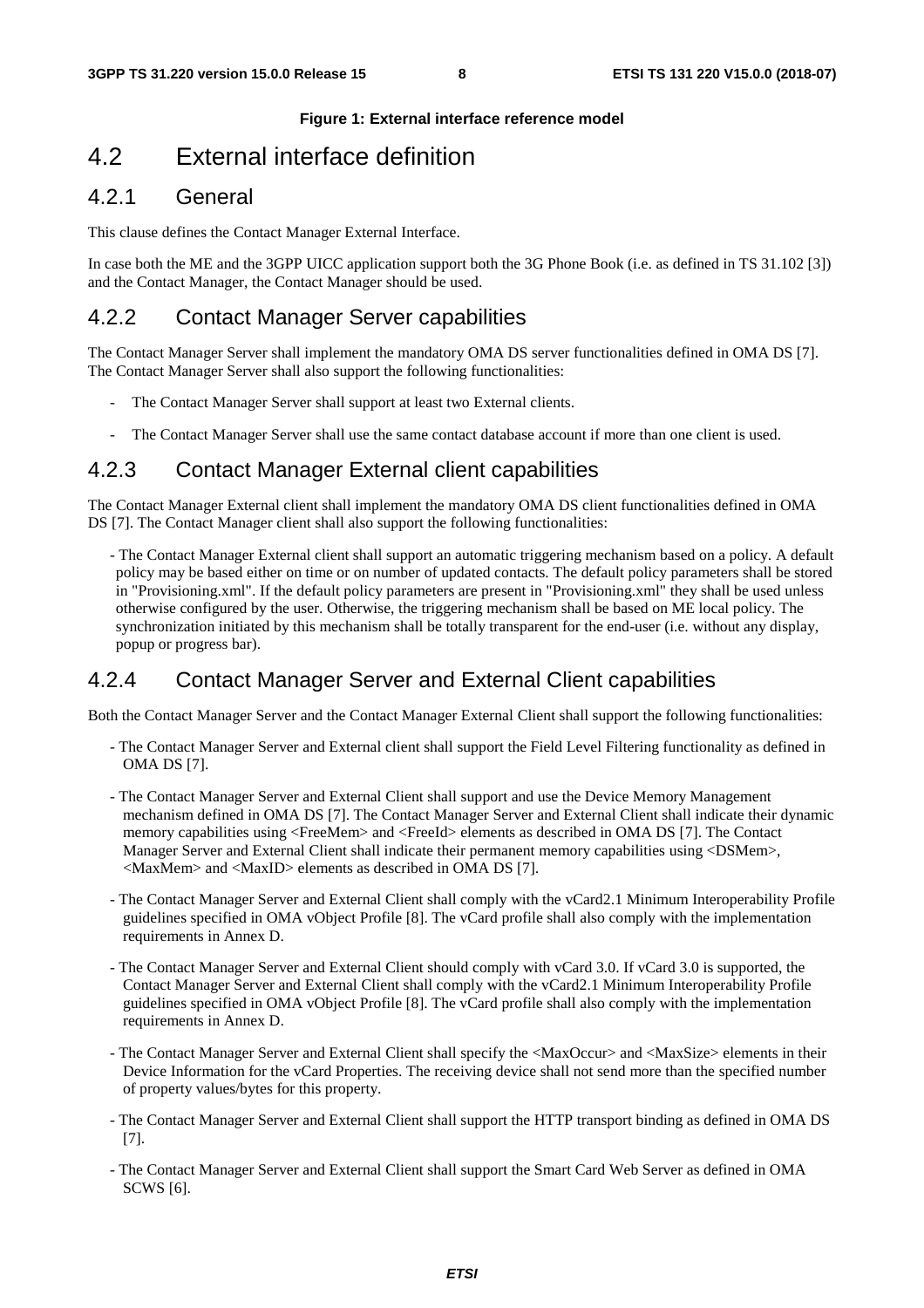- For the support of the exchange of device capabilities functionality as defined in OMA DS [7], the following requirements apply:
	- The Contact Manager Client shall be able to process and use the server device information.
	- The Contact Manager Server and Client shall send all its content type capabilities with each of its supported properties, e.g.: it shall send all its supported properties name and value of vCard 2.1.
	- The Contact Manager Server shall not send all its device specific data if it is clear that the Contact Manager External Client cannot utilize it. E.g., if the client indicates that it does not support the vCard3.0 content format, the server shall not send the supported properties of vCard3.0 although the server supports it.

### 4.3 Access rules

The Contact Manager Server may be associated with one or several UICC applications by including the associated UICC applications AIDs in "Provisioning.xml".

If the access conditions of one of the associated UICC applications are fulfilled (e.g. PIN disabled or PIN verified), the Contact Manager Server shall not initiate an MD5 Digest authentication with the client (see OMA DS [7]).

If none of the associated UICC applications corresponding to the Contact Manager is activated, and if the PIN is not disabled, the Contact Manager Client shall successfully verify the PIN of one of the associated UICC applications.

### 4.4 Server configuration

The device type of the Contact Manager Server shall be set to "3GPPCM": <DevTyp>3GPPCM </DevTyp>

The device identifier of the Contact Manager Server shall be set to the "ICCID": <DevID>ICCID</DevID>. The ICCID shall be encoded as described in TS 31.101 [2].

The relative contacts database URI of the Contact Manager Server shall be set to "./contacts/3GPPCM": <LocURI>./contacts/3GPPCM </LocURI>.

The absolute Contact Manager Server address shall be set to [http://\[SCWS](http://[scws/) @]/3GPPCM. For example, when the external interface is implemented over the APDU interface, the server address is: [http://127.0.0.1:3516/3GPPCM.](http://127.0.0.1:3516/3GPPCM)

The Contact Manager configuration parameters shall not be editable by the user.

The absolute Contact Manager Server address and other provisioning parameters may be configured using OMA CP SmartCard Provisioning or OMA DM SmartCard bootstrapping mechanism as described in OMA DS [7].

### 4.5 External Client configuration

#### 4.5.1 Framework

The Contact Manager Server and External Client shall support:

- the OMA DS Folder [10] and OMA DS File [11].
- the Large Object handling functionality as defined in OMA DS [7].

The 3GPPCM folder is organized as depicted hereafter:

 3GPPCM/ |\_\_\_\_\_ Provisioning.xml | |\_\_\_\_\_ Actions.xml | |\_\_\_\_\_ GroupsDefinition.xml

### 4.5.2 Basic configuration

When present, the "Provisioning.xml" file shall be accessible under "3GPPCM/". This file shall be "readable" only. The "cctype" (see OMA DS File [11]) shall be set to "text/xml".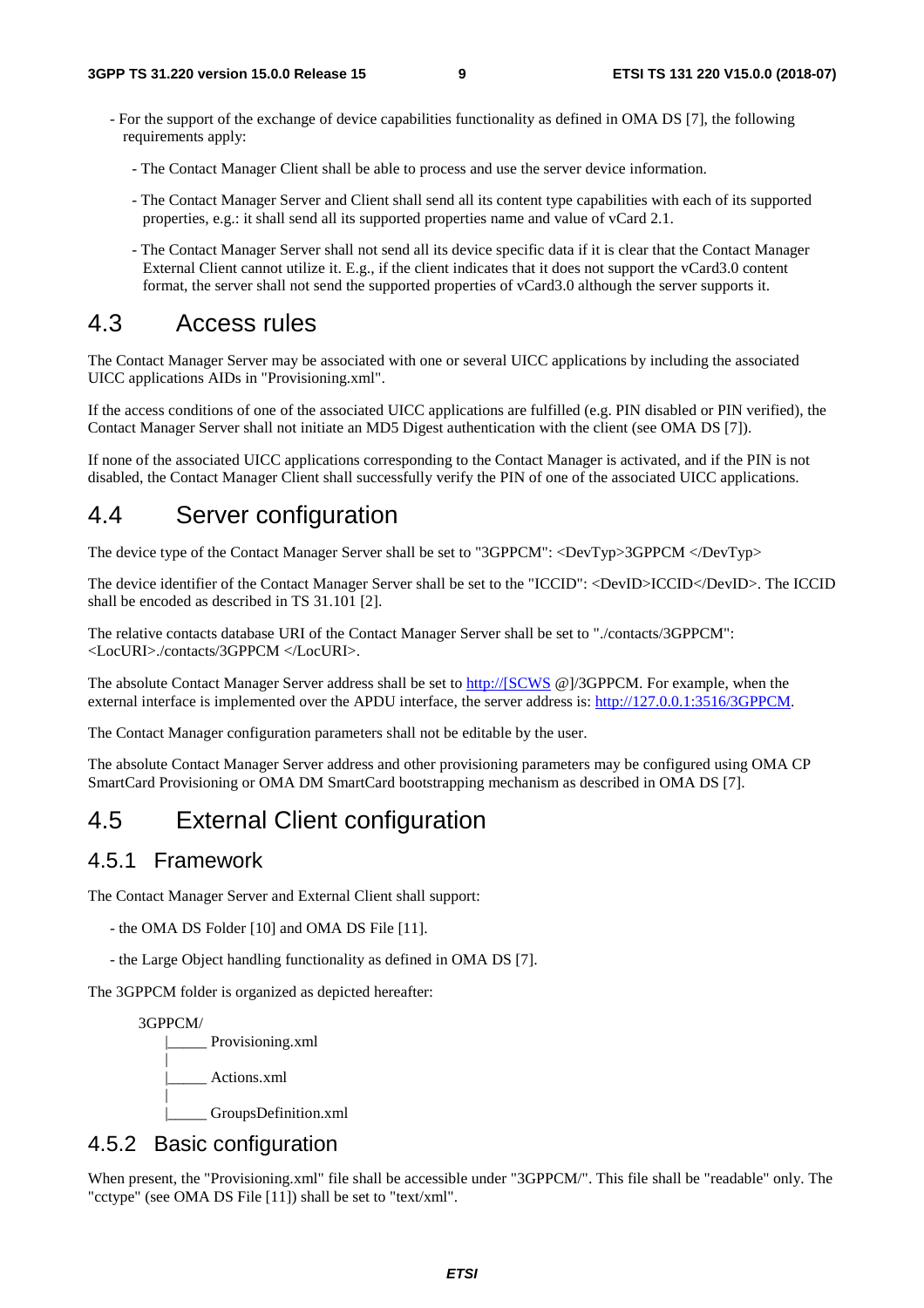This file contains the triggering mechanisms parameters, the associated UICC applications AIDs and the contacts structure.

If the ME supports the "vCardProperties" element defined in "Provisioning.xml" (see annex A), the Contact Manager External Client shall:

- only use the properties that are provided in "vCardProperties" element and that are supported by the ME

- use the Labels provided in the "vCardProperties" element
- display the contact fields in the order of their appearance in the "vCardProperties" element.

The DTD of the "Provisioning.xml" file is provided in annex A of the present document.

#### 4.5.3 User Actions configuration

When present, the "Actions.xml" file shall be accessible under "3GPPCM/". This file shall be "readable" only. The "cctype" (see OMA DS File [11]) shall be set to "text/xml".

If the Contact Manager External client supports the User Actions configuration, and if the ME supports one or more applications required for the execution of these actions, it shall present the supported actions to the user when the contact is selected.

The DTD of the "Actions.xml" file is provided in annex B of the present document.

### 4.6 Contacts grouping

When present, the "GroupsDefinition.xml" file shall be accessible under "3GPPCM/". This file shall be "readable" and "writable" only. The "cctype" (see OMA DS File [11]) shall be set to "text/xml".

A group definition shall at least contain a Unique Identifier and a Label. A group definition may additionally contain multimedia elements or links to multimedia elements (e.g. a picture, a ring tone, a voice tag and/or a video). The DTD of the "GroupsDefinition.xml" file is provided in annex C of the present document.

3GPP-specific vCard Type may be used to associate a vCard with a group defined in "GroupsDefinition.xml". For that purpose, the "X-3GPP-GroupUID" Type shall be inserted in the vCard to point to the corresponding group definition in the "GroupsDefinition.xml" file.

If "X-3GPP-GroupUID" contains a group Unique Identifier that does not exist in "GroupsDefinition.xml" (e.g. because it was deleted), then the Contact Manager External Client shall remove "X-3GPP-GroupUID" from the vCard(s).

"X-3GPP-GroupUID" is defined in Annex D.

The DTD of the "GroupsDefinition.xml" file is provided in annex C of the present document.

### 4.7 3GPP specific contacts elements

3GPP-specific vCard Types may be used to associate additional multimedia elements to a vCard (e.g. a ring tone, a voice tag and/or a video) or to store additional contact information in a vCard (e.g. SIP URI, TEL URI). In this case, the 3GPP-specific vCard Types are used.

The 3GPP-specific vCard Types are defined in Annex D.

### 4.8 Synchronization with an external device

The support of synchronization with an external device (e.g. a Laptop Computer connected to the ME through a local link) is optional.

An ME supporting synchronization with an external device shall play the role of an IP router (i.e. port forwarding and address translation in IPv4), as described in TS 102 483 [9].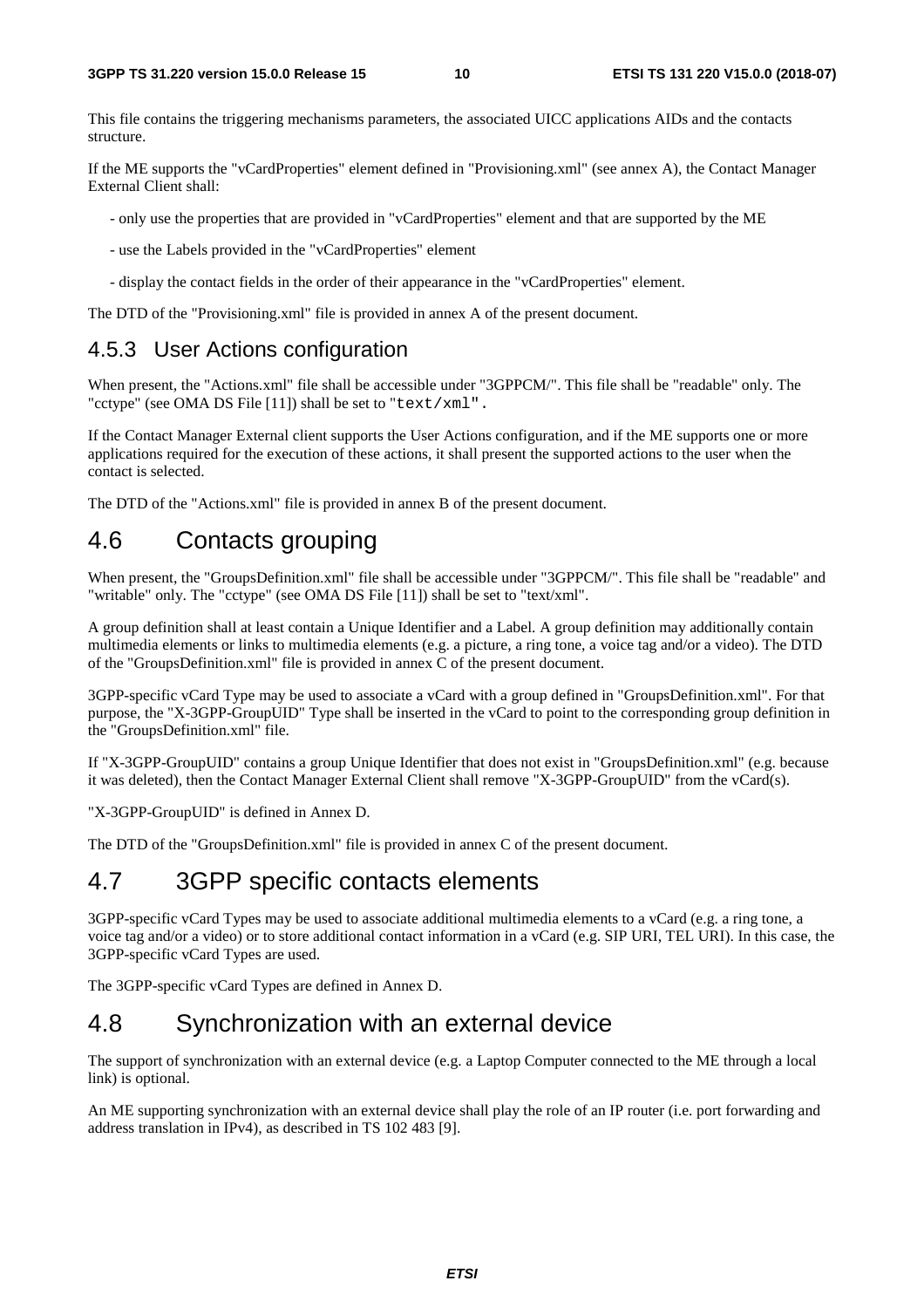### Annex A (normative): Contact Manager Provisioning DTD

### A.1 Document Type Definition

The Document Type Definition, according to XML syntax definitions, is defined hereafter:

<?xml version="1.0" encoding="UTF-8"?>

 $\leq$ !---DTD for the Provisioning XML file.  $\rightarrow$ 

<!ELEMENT 3GPPCMProv (UICC\_App\_Id +, Triggering?, vCardProperties\*)>

<!ELEMENT UICC\_App\_Id (#PCDATA)>

<!ELEMENT Triggering (Type, Parameter)>

<!ELEMENT Type (#PCDATA)>

<!ELEMENT Parameter (#PCDATA)>

<!ELEMENT vCardProperties (Property+)>

<!ELEMENT Property (Label?, Descriptor+)>

<!ELEMENT Label (#PCDATA)>

<!ELEMENT Descriptor (#PCDATA)>

 $\leq$  -End of DTD Definition  $\rightarrow$ 

### A.2 DTD Description

This sub-clause describes the elements of the Contact Manager Provisioning Document Type Definition as defined in A.1.

|                                                                                | <3GPPCMProv>: This is the root element of the Provisioning XML body. It shall always be present. The version<br>described in the present document is 1.                                                                                                      |  |  |  |  |
|--------------------------------------------------------------------------------|--------------------------------------------------------------------------------------------------------------------------------------------------------------------------------------------------------------------------------------------------------------|--|--|--|--|
|                                                                                | $\langle$ UICC_App_Id>: Contains the associated UICC application AID, which is encoded as a text string (see TS 31.101)<br>$[2]$ ).                                                                                                                          |  |  |  |  |
| $\langle$ Triggering $\rangle$ :                                               | Contains the Type of the triggering mechanism and its corresponding Parameter.                                                                                                                                                                               |  |  |  |  |
| $<$ Type>:                                                                     | Contains the type of the triggering mechanism, which is encoded as a text string. It shall have one<br>the following values: ME POLICY, TIME, EVENT.                                                                                                         |  |  |  |  |
| $\langle$ Parameter $>$ :                                                      | Contains the triggering mechanism parameter, which is encoded as a text string representing an<br>integer. For TIME Type, the parameter represents the time interval in minutes. For EVENT Type,<br>the parameter represents the number of updated contacts. |  |  |  |  |
| <b><vcardproperties>:</vcardproperties></b> It describes the vCards structure. |                                                                                                                                                                                                                                                              |  |  |  |  |

**<Property>:** Contains the Label (optional) and the Descriptor of a contact.

- **<Label>:** A text string, which contains the Label to be displayed to the user.
- **<Descriptor>:** A text string, which contains the field descriptor. It shall be encoded as a vCard Property.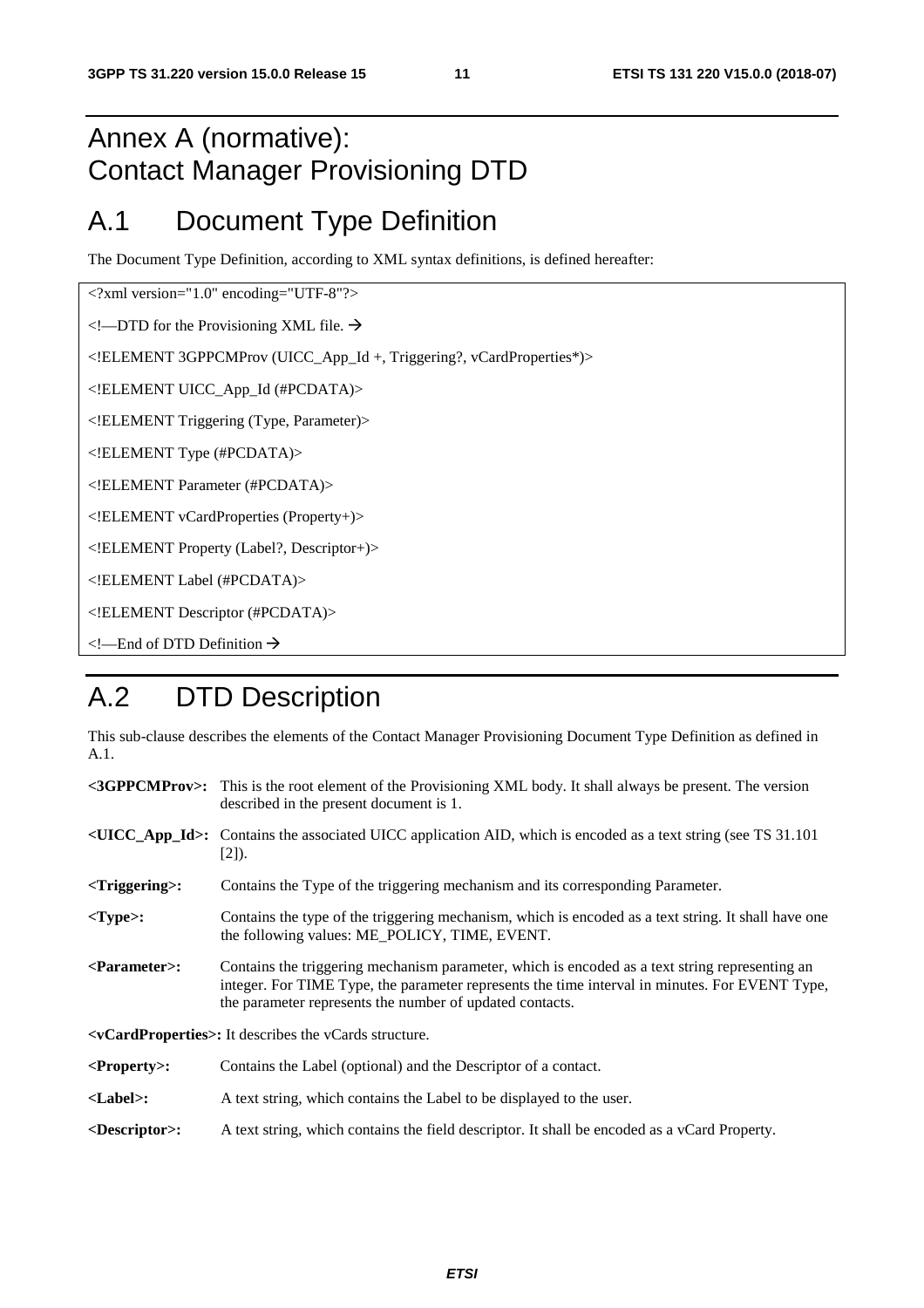### Annex B (normative): User Actions DTD

### B.1 Document Type Definition

The Document Type Definition, according to XML syntax definitions, is defined hereafter:

<?xml version="1.0" encoding="UTF-8"?>

 $\leq$ !—DTD for the User Actions XML file.  $\rightarrow$ 

<!ELEMENT Action (Label, ActionCode, Parameter\*, GroupUID\*)>

<!ELEMENT Parameter (Name, Value)>

<!ELEMENT Label (#PCDATA)>

<!ELEMENT ActionCode (#PCDATA)>

<!ELEMENT Name (#PCDATA)>

<!ELEMENT Value (#PCDATA)>

<!ELEMENT GroupUID (#PCDATA)>

 $\leq$  – End of DTD Definition  $\rightarrow$ 

### B.2 DTD Description

This sub-clause describes the elements of the User Actions Document Type Definition as defined in B.1.

**<Action>**: This is the root element of the Groups Definition XML body. It shall always be present. The version described in the present document is 1. **<Label>**: A text string, which contains the Label to be displayed to the user. This Label is displayed to the user as part of the actions that may be performed using the selected contact information. **<ActionCode>**: Contains a text string representing an integer defining the mobile application to be launched when the user selects this action menu. **<Parameter>**: Describes an input parameter passed to the application when the action is launched. The number of parameters depends on the mobile application to launch. The table below defines for each application the expected parameters and their corresponding names and values. **<Name>**: Contains a text string, which represents the name of an input parameter. It allows the mobile application to recognize the parameter. If the Name field begins with the character "@", the corresponding value shall be input by the user. The string text following the "@" shall be used as a label to prompt the user. **<Value>**: Contains a text string, which represents the value of a parameter. The parameter value can mix constant text and references to variables. The references to variables are placed between curly brackets ({}) and encoded as a vCard Property. The ME shall replace the variable references with the vCard Property value of the selected contact. If the vCard property value is a concatenation of several fields, the value inside the curly brackets could be suffixed with "-x", where x is the field number (e.g. {N-2} will refer to the second field of N property which is the given name; {ADR;HOME-3} will refer to the third field of ADR property, which is the street name). **<GroupUID>:** Contains the unique identifier of a group, which is encoded as a text string representing an integer value. If this element is present in the action description, the corresponding action shall only be applied to the contacts that belong to this group (i.e. to the contacts with a vCard containing a X-3GPP-GroupUID that is set to the same integer value as the GroupUID).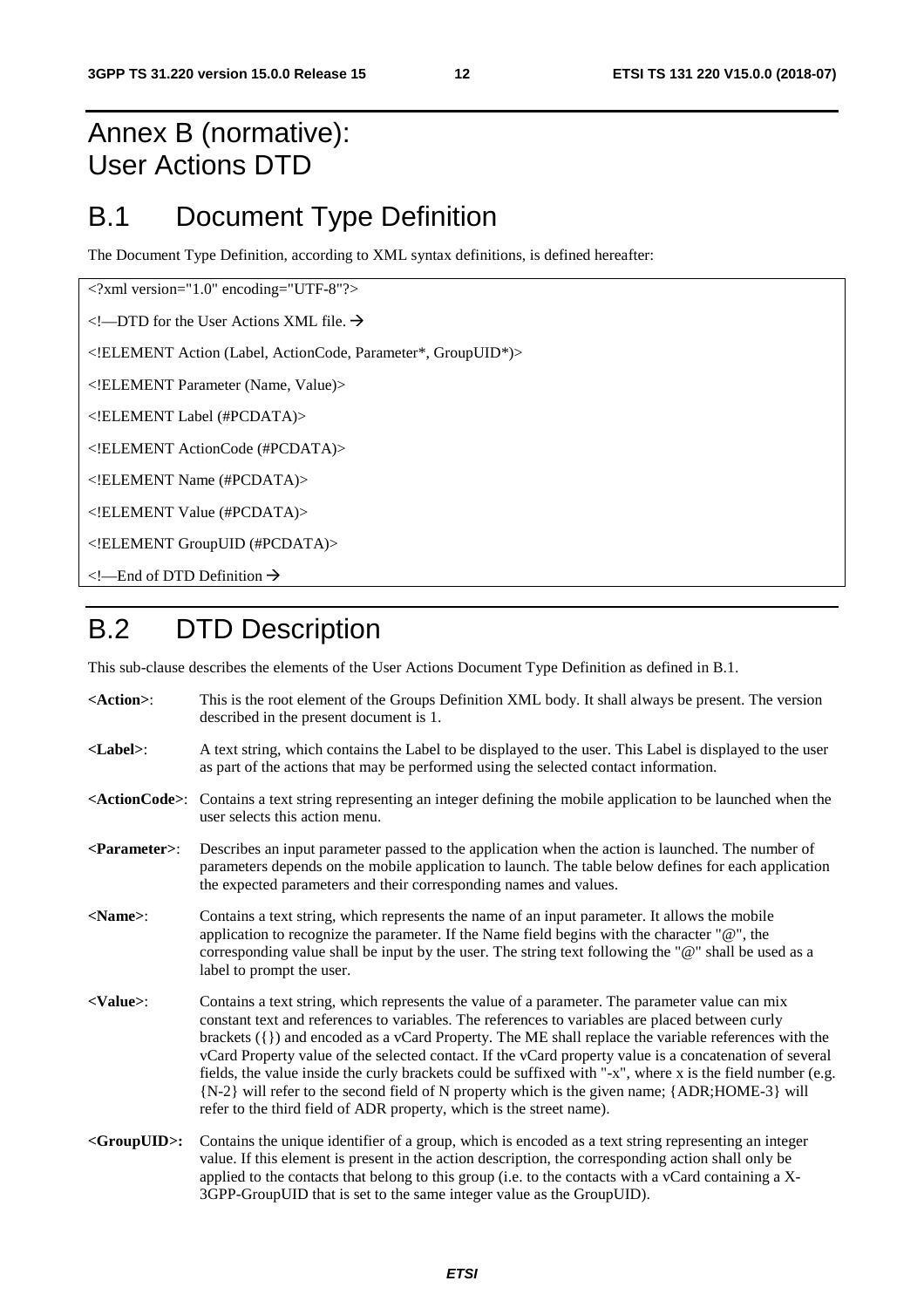| Action<br>Code           | Mobile application to<br><b>launch</b> | <b>Expected Parameter(s)</b>                             |                                                                                                                         |  |  |
|--------------------------|----------------------------------------|----------------------------------------------------------|-------------------------------------------------------------------------------------------------------------------------|--|--|
|                          |                                        | Name(s)                                                  | Value(s)                                                                                                                |  |  |
|                          | <b>Browser</b>                         | "url"                                                    | url to browse                                                                                                           |  |  |
| $\mathcal{L}$            | Application to send an SMS             | "Phone number", "text"                                   | Phone number and text to<br>send.                                                                                       |  |  |
| 3                        | Application to send an MMS             | "Phone number",<br>"subject", "text",<br>"multimedia"    | Phone number, subject, text<br>to send, local $url(s)$ of<br>multimedia elements to<br>attach to the MMS.               |  |  |
| $\overline{\mathcal{A}}$ | Instant messaging                      | "Phone number", "text",<br>"multimedia"                  | Phone number, text to send,<br>local url(s) of multimedia<br>elements to attach to the<br>Instant Message.              |  |  |
| 5                        | Application to send an email           | "TO", "CC", "BCC",<br>"subject", "text",<br>"multimedia" | Email destination address,<br>subject, text to send, local<br>$url(s)$ of multimedia elements<br>to attach to the EMAIL |  |  |

#### **Table 1: Action codes and parameters**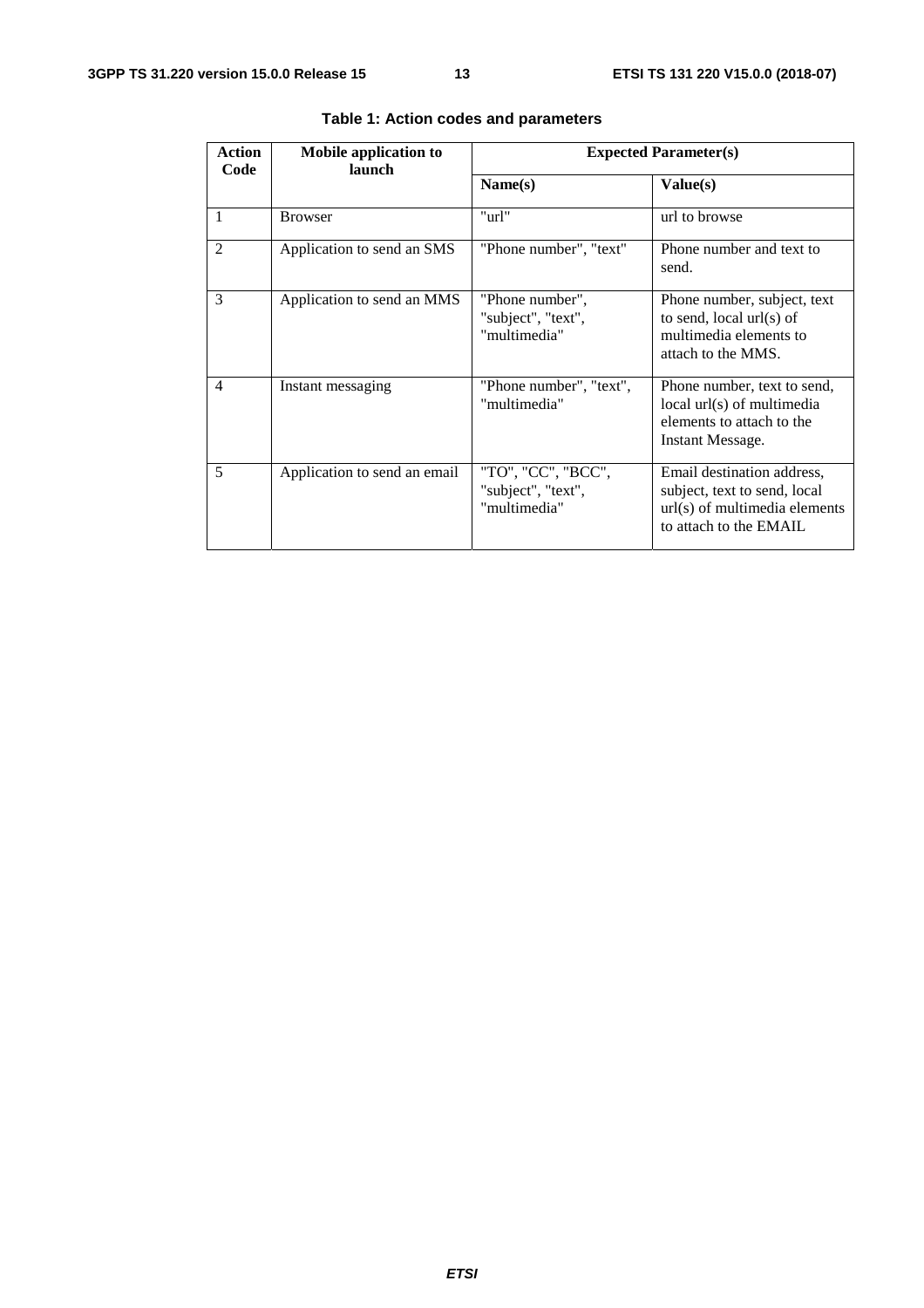### Annex C (normative): Groups definition DTD

### C.1 Document Type Definition

The Document Type Definition, according to XML syntax definitions, is defined hereafter:

<?xml version="1.0" encoding="UTF-8"?>

 $\leq$ !—DTD for the Groups Definition XML file.  $\rightarrow$ 

<!ELEMENT 3GPPCMGroups (UID, Label, Photo?, Multimedia\*)>

<!ELEMENT UID (#PCDATA)>

<!ELEMENT Label (#PCDATA)>

<!ELEMENT Photo (#PCDATA)>

<!ELEMENT Multimedia (#PCDATA)>

<!—End of DTD Definition

# C.2 DTD Description

This sub-clause describes the elements of the Contact Structure Document Type Definition as defined in E.1.

|                                 | <3GPPCMGroups>: This is the root element of the Groups Definition XML body. It shall always be present. The<br>version described in the present document is 1.                                                                                                                                                                                                                                                                                                               |
|---------------------------------|------------------------------------------------------------------------------------------------------------------------------------------------------------------------------------------------------------------------------------------------------------------------------------------------------------------------------------------------------------------------------------------------------------------------------------------------------------------------------|
| $<$ UID $>$ :                   | Contains the unique identifier of a group, which is encoded as a text string representing an integer<br>value. The vCards that belong to a particular group shall contain a X-3GPP-GroupUID that is set<br>to the same integer value as the UID of this group.                                                                                                                                                                                                               |
| $<$ Label $>$ :                 | Contains a label representing the group, which is encoded as a text string.                                                                                                                                                                                                                                                                                                                                                                                                  |
| $\langle \text{Photo}\rangle$ : | Contains the icon (or a link to the icon) to be displayed to the user. It shall be encoded as vCard<br>2.1 PHOTO Property in a text string format.                                                                                                                                                                                                                                                                                                                           |
| <multimedia>:</multimedia>      | Contains a link to a multimedia element that is associated with a group (e.g. ring tone, voice tag,<br>video). It shall be encoded as a text string using the same syntax as a vCard Property. The<br>following Properties may be used to indicate the type of the multimedia element: RINGTONE,<br>VOICETAG, VIDEO. The VALUE property shall be used to indicate the URL of the Multimedia<br>file, which may be located in the UICC Multimedia File System or in the SCWS. |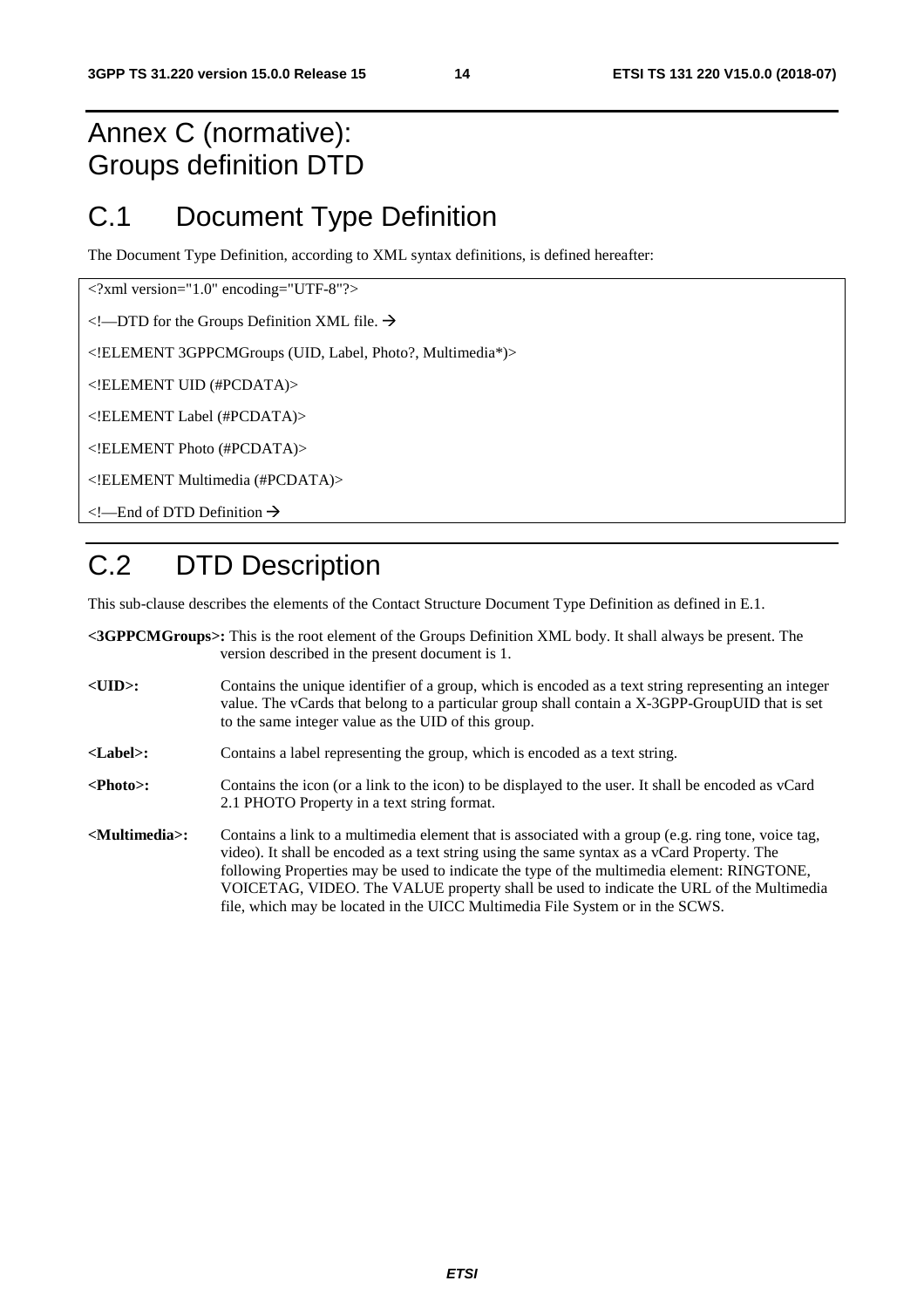### Annex D (normative): vCard properties requirements and extensions

### D.1 vCard properties requirements

If a property does not have a value, the Contact Manager Server and External Client shall not include it in the corresponding vCard object.

Note: OMA DS protocol ensures the uniqueness of contacts. The use of the UID property in vCards as an OMA DS LUID results in contacts duplication.

The Contact Manager External Client shall support the BDAY property.

If the ME supports JPEG files, the Contact Manager External Client shall support the PHOTO property.

A Contact Manager External Client supporting vCard 3.0 shall support the following vCard Types: Geographical Types, Nickname Type and Sort String Type.

### D.2 vCard 3GPP extensions

The Contact Manager Server and External Client should support the 3GPP-specific vCard Types, which are defined hereafter:

- "X-3GPP-Multimedia":

The following Properties may be used to indicate the type of the multimedia elements: RINGTONE, VOICETAG, VIDEO. The VALUE property shall be used to indicate the URL of the Multimedia File which may be located in the UICC Multimedia File System or in the SCWS (e.g. X-3GPP-Multimedia;RINGTONE;VALUE=URL:http://127.0.0.1:3516/pub/files/ringtone10.wav). This Type encoding shall be 8bit. A vCard may contain several X-3GPP-Multimedia entries with different types (e.g. a ring tone and a voice tag).

- "X-3GPP-GroupUID":

This Type is used to specify a value that represents a unique identifier of the Group to which this vCard belongs (see Annex E). This Type encoding shall be 8bit. This Type value shall be an integer (e.g. X-3GPP-GroupUID:19).

- "X-3GPP-IM-Id":

This Type is used to store the IM address in a vCard. Coded as vCard 2.1 EMAIL type.

- "X-3GPP-SIP-URI":

This Type is used to store the SIP number in a vCard. This Type encoding shall be 8bit. This Type value shall be a sting representing a SIP URI.

- "X-3GPP-TEL-URI":

This Type is used to store the TEL URI in a vCard. This Type encoding shall be 8bit. This Type value shall be a sting representing a TEL URI.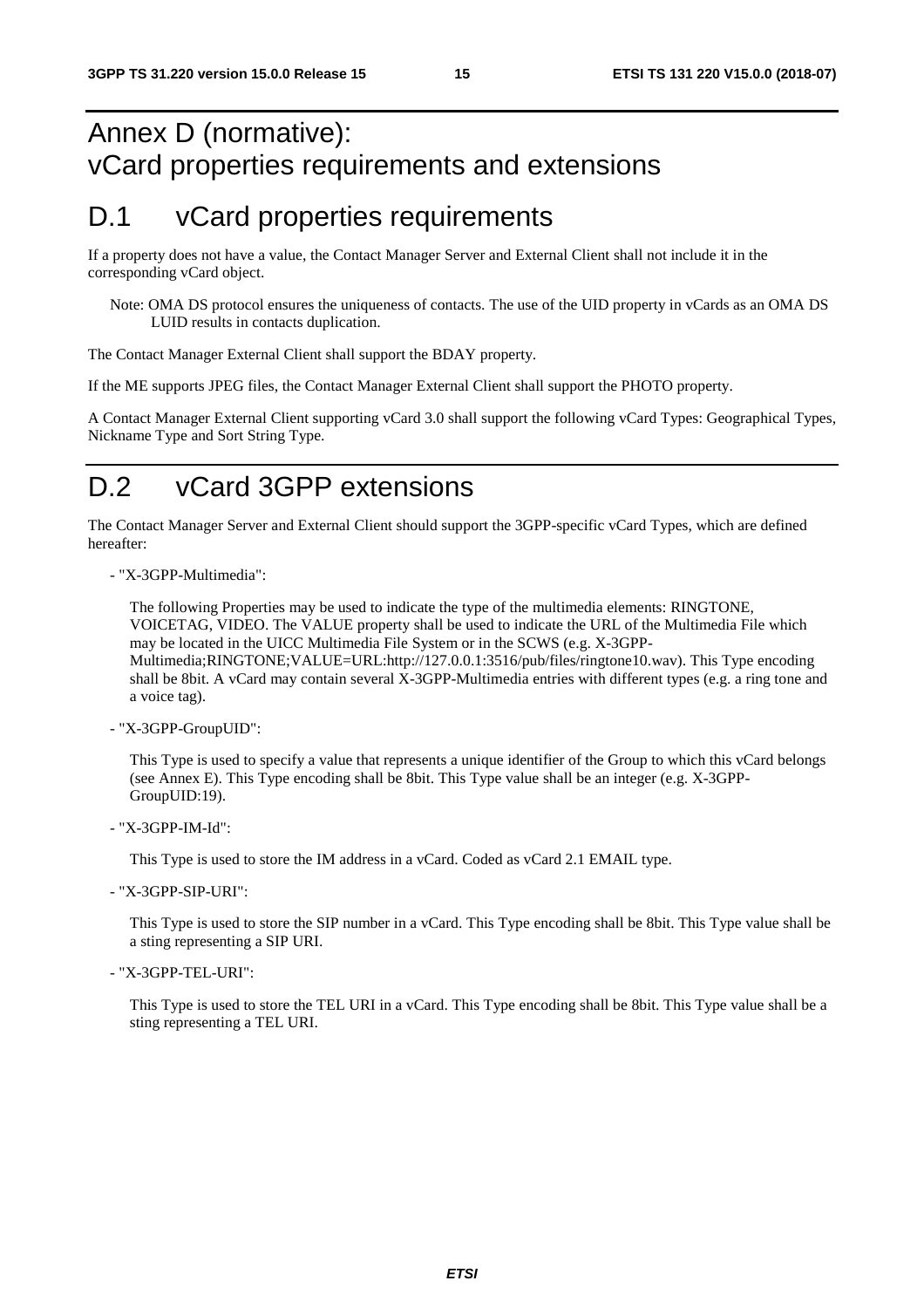# Annex E (informative): Mapping of OMA DS functionalities and the Contact Manager

The following table lists the optional OMA DS functionalities that are required for the Contact Manager implementation.

|  | Table 1: Mapping of optional OMA DS 1.2 functionalities and Contact Manager |
|--|-----------------------------------------------------------------------------|
|  |                                                                             |

| <b>Functionality</b>                      | <b>DS 1.2</b> |               | <b>Contact Manager</b> |                         | <b>Comments</b>                                                                    |  |  |
|-------------------------------------------|---------------|---------------|------------------------|-------------------------|------------------------------------------------------------------------------------|--|--|
|                                           | <b>Server</b> | <b>Client</b> | <b>Server</b>          | <b>Client</b>           |                                                                                    |  |  |
| <b>HTTP Bindings</b>                      | O             | $\circ$       | M                      | M                       | HTTP Bindings are required for the transmission                                    |  |  |
|                                           |               |               |                        |                         | of DS protocol messages over the Contact                                           |  |  |
|                                           |               |               |                        |                         | Manager external interface.                                                        |  |  |
| <b>Field level Filtering</b>              | O             | $\circ$       | M                      | M                       | The UICC is a device with limited resources. The                                   |  |  |
|                                           |               |               |                        |                         | amount of free memory available for the Contact                                    |  |  |
|                                           |               |               |                        |                         | Manager can vary from few tenth of Kbytes to                                       |  |  |
|                                           |               |               |                        |                         | hundred of megabytes. This functionality enables                                   |  |  |
|                                           |               |               |                        |                         | the UICC to indicate to the ME what vCard                                          |  |  |
|                                           |               |               |                        |                         | elements shall be synchronized according to the                                    |  |  |
|                                           |               |               |                        |                         | amount of available memory and network                                             |  |  |
|                                           |               |               |                        |                         | operator policy. In case this function is not                                      |  |  |
|                                           |               |               |                        |                         | implemented, the ME needs to implement a                                           |  |  |
| Vcard 2.1 Minimum                         | O             | O             | M                      | M                       | proprietary filtering mechanism.<br>This is to address well-known interoperability |  |  |
| Interoperability Profile                  |               |               |                        |                         | issues that motivated the development of this                                      |  |  |
|                                           |               |               |                        |                         | profile.                                                                           |  |  |
| Folders and Files Data                    | O             | $\circ$       | M                      | M                       | This is to enable Contact Manager configuration                                    |  |  |
| Objects                                   |               |               |                        |                         | and contacts grouping.                                                             |  |  |
| Sending Large Object                      | O             | O             | M                      | M                       | This is required for the optimal support of Folders                                |  |  |
|                                           |               |               |                        |                         | and Files Data Objects since the DS server in the                                  |  |  |
|                                           |               |               |                        |                         | UICC have limited resources.                                                       |  |  |
| Receiving Large Object                    | M             | $\circ$       | M                      | M                       | This is required for the optimal support of Folders                                |  |  |
|                                           |               |               |                        |                         | and Files Data Objects since the DS server in the                                  |  |  |
|                                           |               |               |                        |                         | UICC have limited resources.                                                       |  |  |
| Device Memory                             | $\circ$       | $\circ$       | M                      | M                       | Highly recommended in OMA DS.                                                      |  |  |
| Management                                |               |               |                        |                         | This is required because the UICC is a device                                      |  |  |
|                                           |               |               |                        |                         | with limited resources.                                                            |  |  |
| <freemem> and <freeid></freeid></freemem> | O             | O             | M                      | M                       | This is related to Device Memory Management                                        |  |  |
| elements                                  |               |               |                        |                         | (see above).                                                                       |  |  |
| Device Information                        | $\Omega$      | O             | M                      | M                       | Highly recommended in OMA DS.                                                      |  |  |
| processing/Capabilities                   |               |               |                        |                         | This is required to avoid interoperability                                         |  |  |
| Exchange                                  |               |               |                        |                         | problems.                                                                          |  |  |
| 'Device Information'                      |               |               |                        |                         |                                                                                    |  |  |
| elements                                  |               |               |                        |                         |                                                                                    |  |  |
| <b>CTCap</b>                              | M             | M             | M                      | M                       | The Server and Client shall declare all content-                                   |  |  |
|                                           |               |               |                        |                         | type it supports. This is required to avoid                                        |  |  |
| <b>DSMem</b>                              | O             | $\Omega$      | M                      | M                       | interoperability problems.<br>This is related to Device Memory Management          |  |  |
|                                           |               |               |                        |                         | (see above).                                                                       |  |  |
| MaxID                                     | O             | O             | M                      | M                       | This is related to Device Memory Management                                        |  |  |
|                                           |               |               |                        |                         | (see above).                                                                       |  |  |
| MaxMem                                    | O             | O             | M                      | M                       | This is related to Device Memory Management                                        |  |  |
|                                           |               |               |                        |                         | (see above).                                                                       |  |  |
| MaxOccur                                  | M             | $\mathsf O$   | M                      | $\overline{\mathsf{M}}$ | This is required to avoid contacts information loss                                |  |  |
|                                           |               |               |                        |                         | in case of mismatch between server and client                                      |  |  |
|                                           |               |               |                        |                         | capabilities.                                                                      |  |  |
| MaxSize                                   | M             | O             | M                      | M                       | This is required to avoid contacts information loss                                |  |  |
|                                           |               |               |                        |                         | in case of mismatch between server and client                                      |  |  |
|                                           |               |               |                        |                         | capabilities.                                                                      |  |  |
| O: Optional                               |               |               |                        |                         |                                                                                    |  |  |
| M: Mandatory                              |               |               |                        |                         |                                                                                    |  |  |
| N/A: Not Applicable                       |               |               |                        |                         |                                                                                    |  |  |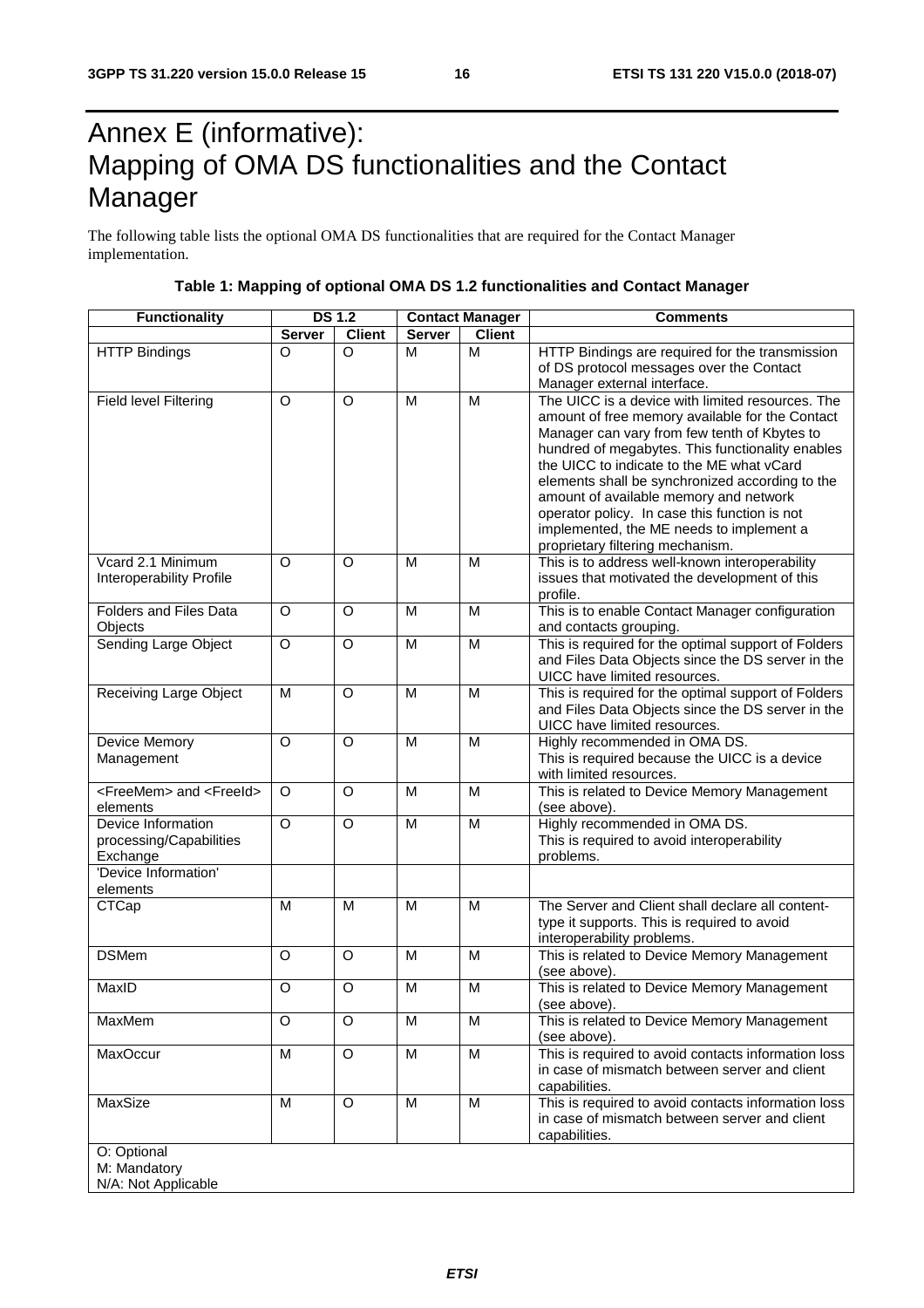### Annex F (informative): Contact Manager XML files examples

### F.1 Provisioning XML file example

The example hereafter indicates that the Contact Manager Server should be triggered each 120 minutes. The Contact Manager is associated with a USIM and an ISIM. This example also shows a contact structure comprising a Name and a Cell Phone.

```
<3GPPCMProv>
```

```
<UICC_App_Id>A0000000871002000000000011223399</UICC_App_Id>
```

```
<UICC_App_Id>A0000000871004000000000011223399</UICC_App_Id>
```
<Triggering>

<Type>TIME</Type>

<Parameter>120</Parameter>

```
</Triggering>
```
<vCardProperties>

<Property>

```
<Label>Name</Label>
```
<Descriptor>N</Descriptor>

```
</Property>
```

```
<Property>
```
<Label>Mobile</Label>

```
<Descriptor>TEL;CELL</Descriptor>
```
</Property>

```
</vCardProperties>
```

```
</3GPPCMProv>
```
## F.2 User Actions XML file example

The example hereafter shows a User Actions XML file.

<Action>

```
 <Label>send greeting SMS?</Label>
```

```
 <ActionCode>2</ActionCode>
```
<Parameter>

<Name>phone number</Name>

```
 <Value>{TEL;CELL}</Value>
```
</Parameter>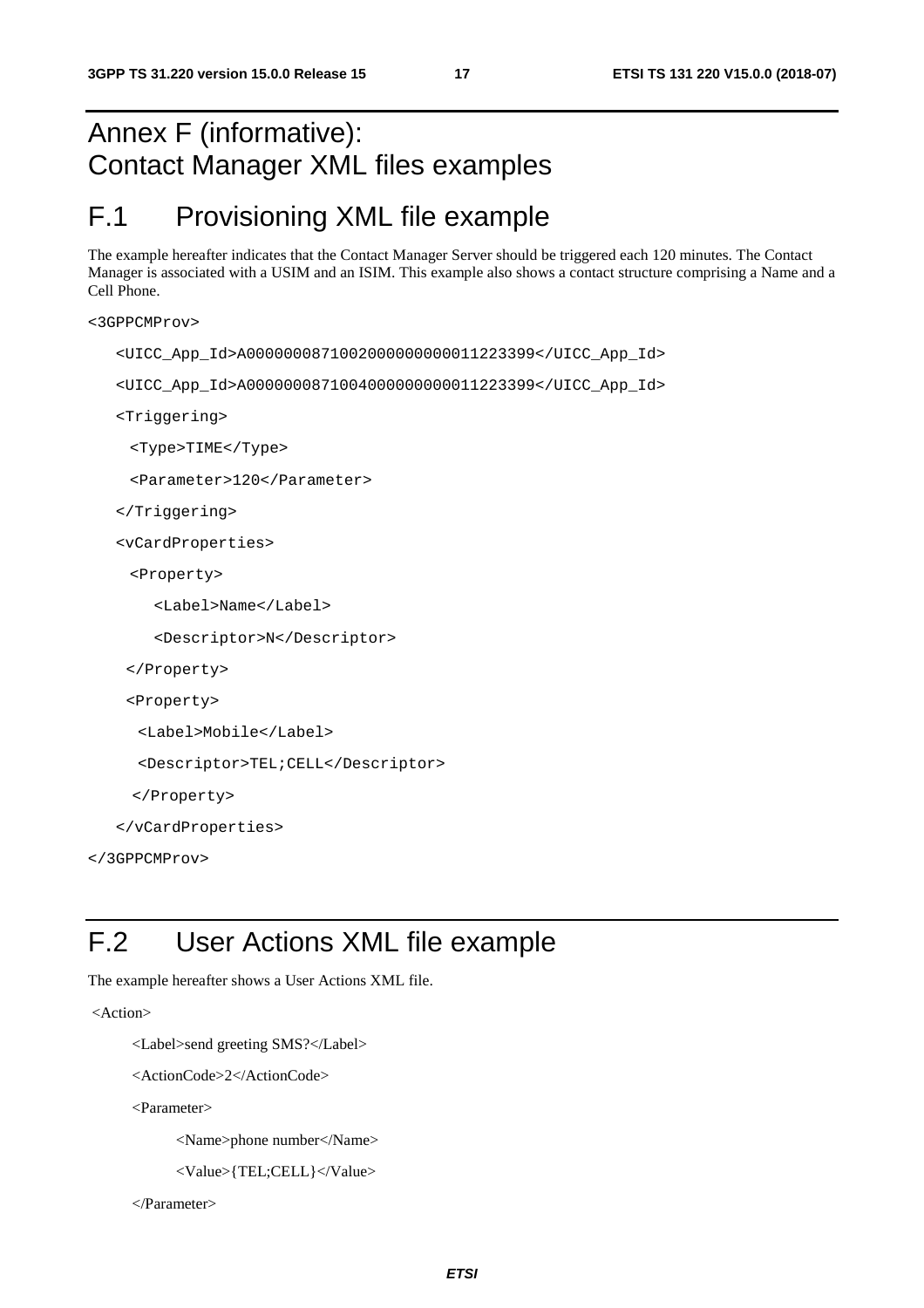<Parameter >

<Name>text</Name>

<Value>Merry Christmas {N-2} and happy new year</Value>

</Parameter>

</Action>

<Action>

<Label>Locate your contact?</Label>

< ActionCode>1</ActionCode>

<Parameter>

<Name>url</Name>

<Value>

[http://www.map.fr/search\\_map?street={ADR;HOME-3}&locality={ADR;HOME-4}](http://www.map.fr/search_map?street=%7bADR;HOME-3%7d&locality=%7bADR;HOME-4%7d)

</Value>

</Parameter>

</Action>

# F.3 Groups Definition XML file

The example hereafter shows a Groups Definition file.

```
<3GPPCMPGroup> 
 <UID>19</UID> 
 <Label>My 3GPP CT6 colleagues</Label> 
 <Icon>PHOTO;ENCODING=BASE64;TYPE=JPEG:R05G0Dfkjhgfdtrolki</Icon> 
 <Multimedia> 
RINGTONE;VALUE=URL:http://127.0.0.1:3516/pub/files/ringtone10.wav
```
</Multimedia>

</3GPPCMProv>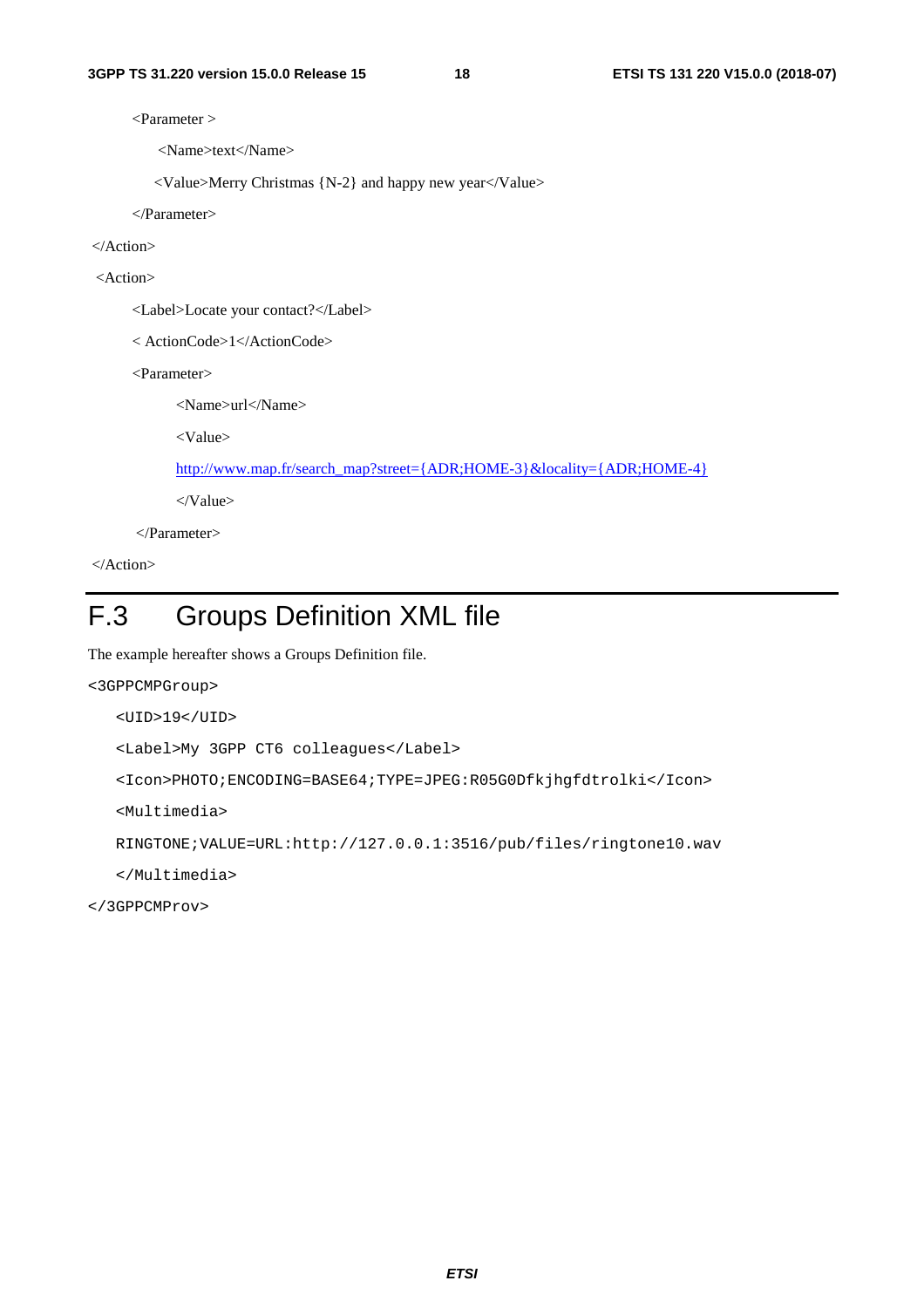# Annex G (informative): Change history

| <b>Change history</b> |                                                                                      |                  |     |  |                                                           |        |               |
|-----------------------|--------------------------------------------------------------------------------------|------------------|-----|--|-----------------------------------------------------------|--------|---------------|
| Date                  | <b>CR</b><br>TSG#<br><b>TSG Doc.</b><br>Subject/Comment<br><b>IRev</b><br><b>Old</b> |                  |     |  |                                                           |        | <b>New</b>    |
| 2008-03               | CT #39                                                                               | ICP-080165       |     |  | Presentation for approval at CT #39                       | 2.0.0  | 8.0.0         |
| 2009-12               |                                                                                      | CT#46 ICP-091011 | 001 |  | References update                                         | 8.0.0  | 8.1.0         |
| 2009-12               | CT#46 $\vert$                                                                        |                  |     |  | Upgrade of the specification to Rel-9                     | 8.1.0  | 9.0.0         |
| 2010-03               | CT #47                                                                               | CP-100183        | 003 |  | Correction of wrong reference pointer and clarification   | 9.0.0  | 9.1.0         |
| 2011-03               | SP #51                                                                               |                  |     |  | Upgrade of the specification to Rel-10                    | 9.1.0  | 10.0.0        |
| 2012-09               | CT #57                                                                               | CP-120622        | 007 |  | Removal of unused reference to ASN.1 coding specification |        | 10.0.0 11.0.0 |
| 2014-10               | SP #65                                                                               |                  |     |  | Upgrade of the specification to Rel-12                    | 11.0.0 | 12.0.0        |
| 2015-12               | SP #70                                                                               |                  |     |  | Upgrade of the specification to Rel-13                    | 12.0.0 | 13.0.0        |
| 2017-03               | <b>SA-75</b>                                                                         |                  |     |  | Update to Rel-14 version (MCC)                            | 13.0.0 | 14.0.0        |
| 2018-07               | <b>SA-80</b>                                                                         |                  |     |  | Update to Rel-15 version (MCC)                            | 14.0.0 | 15.0.0        |